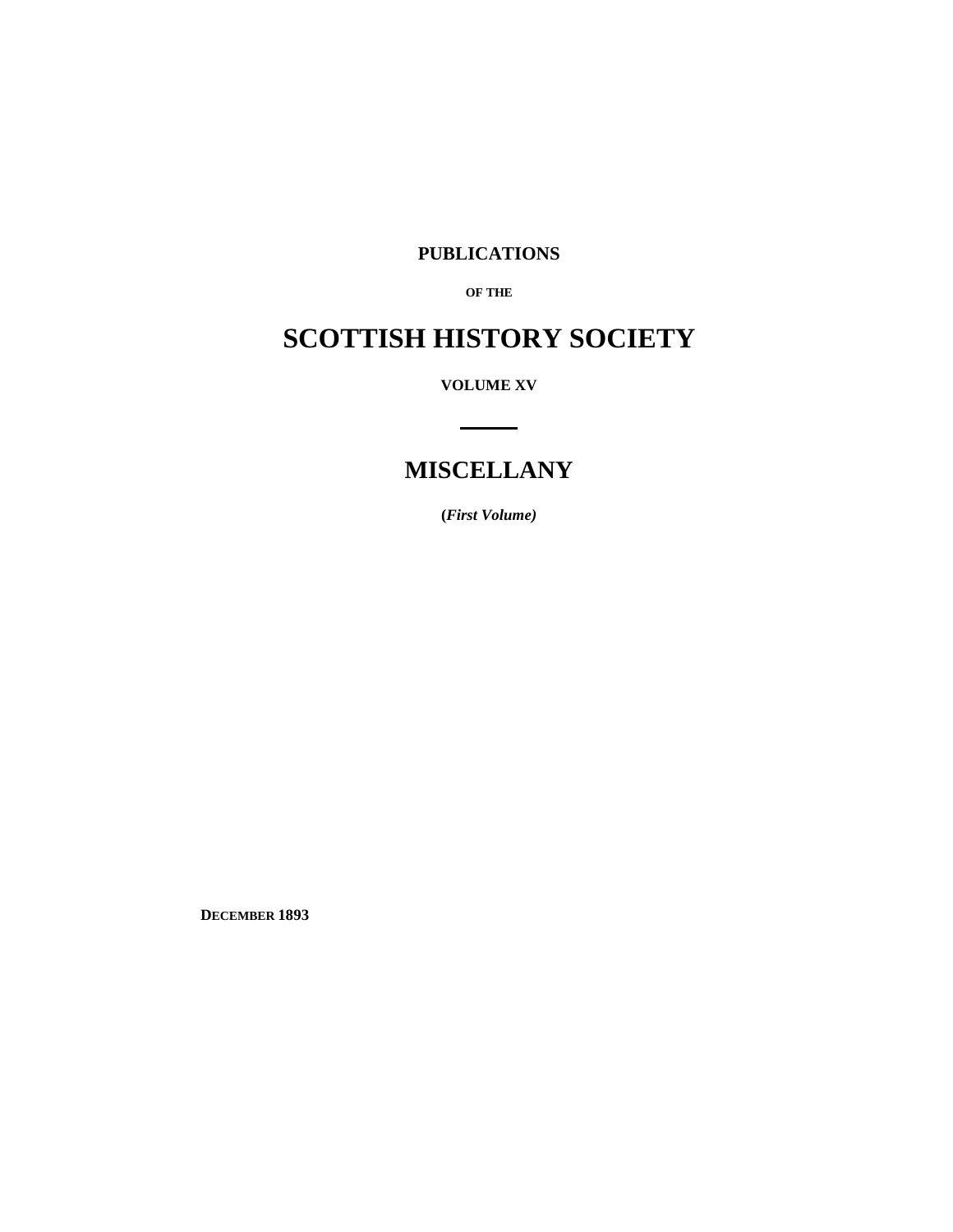# MISCELLANY OF

# The Scottish History Society

(*First Volume*)

THE LIBRARY OF JAMES VI., 1573-83 DOCUMENTS ILLUSTRATING CATHOLIC POLICY, 1596-98 LETTERS OF SIR THOMAS HOPE, 1627-46 CIVIL WAR PAPERS, 1643-50 LAUDERDALE CORRESPONDENCE, 1660-77 TURNBULL'S DIARY, 1657-1704 MASTERTON PAPERS, 1660-1719 ACCOMPT OF EXPENSES IN EDINBURGH, 1715 REBELLION PAPERS, 1715 and 1745.



#### **EDINBURGH**

**Printed at the University Press by T. and A. CONSTABLE for the Scottish History Society**

**1893**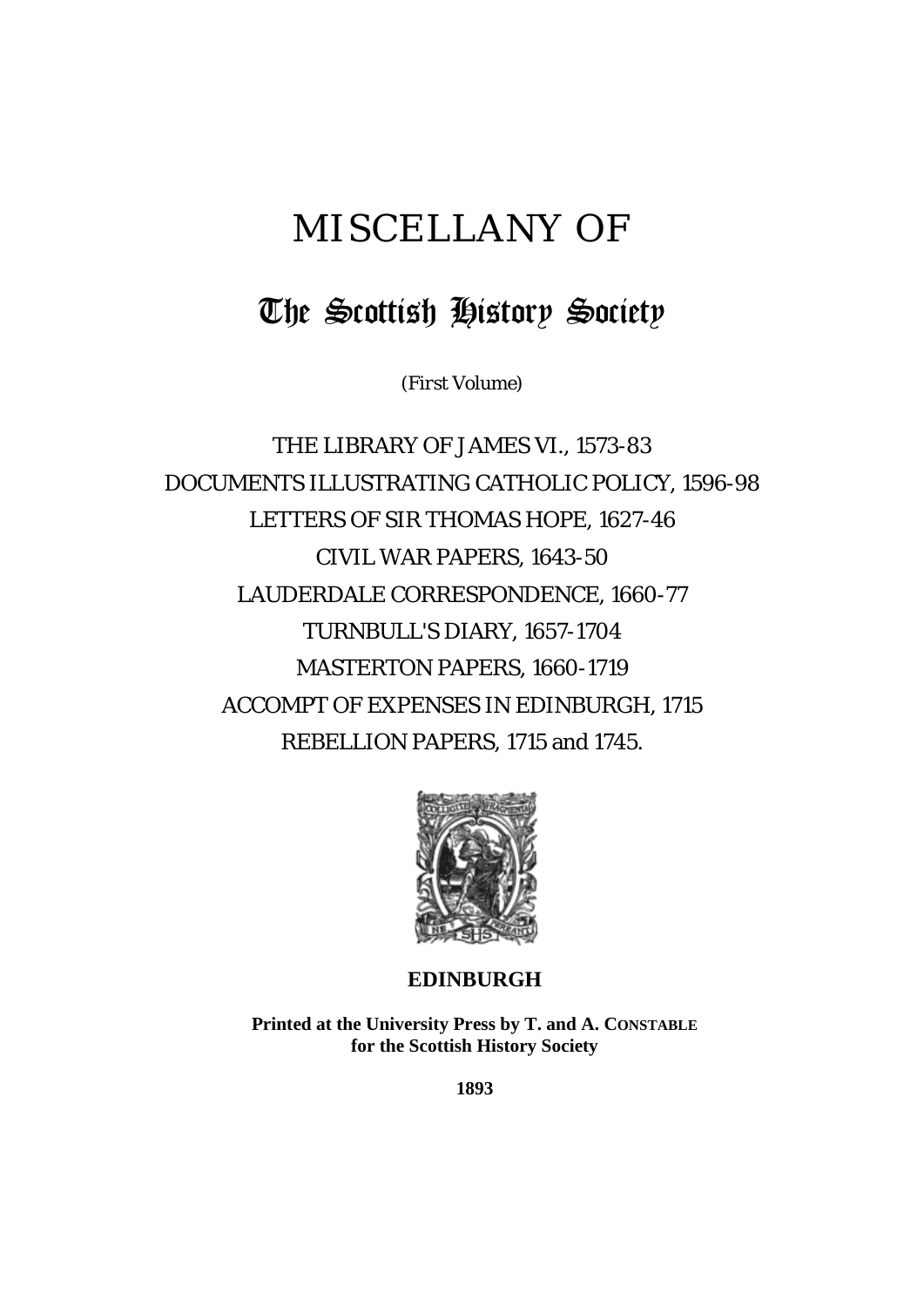### LEAVES FROM THE DIARY OF JOHN CAMPBELL,

#### an Edinburgh Banker in 1745.

Saturday, 14 September 1745.

On news of the Highland army's approach, all the effects of the Bank were packt up, and partly transported to the Castle this night, per memorandum apart.

Sunday, 15th.

The rest of the Bank effects transported to the Castle.

Monday, 16th September.

Received a letter from Lord Justice Clerk[1](#page-2-0) desiring me to let him have £100. A Highland gentleman of Earl Loudoun's regiment deliverd me this letter in the Castle of Edinburgh, on which I came down for my keys, met the Justice Clerk on the street, desired me to give the money to his Lady with whom he was to leave bank notes or draft on his cash account for the value; went back to the Castle, took the money in half guineas out of my balance chest there, returnd to Edinburgh, deliverd the £100 to Lady Milnton[2](#page-2-1) in her own house but got no value, nor have I seen the Justice Clerk since. Highland army near Edinburgh per Courant. I dined with Coulterallars[.3](#page-2-2) Saw the Dragoons run off along the north side of Edinburgh.[4](#page-2-3) The town in a consternation all day. Volunteers arms deliverd in to the Castle on allarm of the fire-bell in the evening. Deputation of the Magistracy sent out to Bellsmilns to capitulate with the Prince as to the surrender of the town, without effect.

Tuesday, 17 September.

Edinburgh taken by the Highland army; 1200 Men sent in early in the morning. Numbers of Highlanders crowd in to town all the day long. Sundry proclamations over the Cross. Prince enters Holyroodhouse. His army encamps in the

<span id="page-2-3"></span><span id="page-2-2"></span><span id="page-2-1"></span><span id="page-2-0"></span>ī

#### **[III](http://books.google.com/books?id=TIwwAQAAMAAJ&pg=PA537#v=onepage&q&f=false)**

<sup>1</sup> Andrew Fletcher of Milton.

<sup>2</sup> Elizabeth Kinloch (of Gilmerton), his wife.

<sup>3</sup> Mr. Robert Menzies of Coulterallers, Writer to the Signet.

<sup>4</sup> This was the incident known as the Canter of Coltbridge.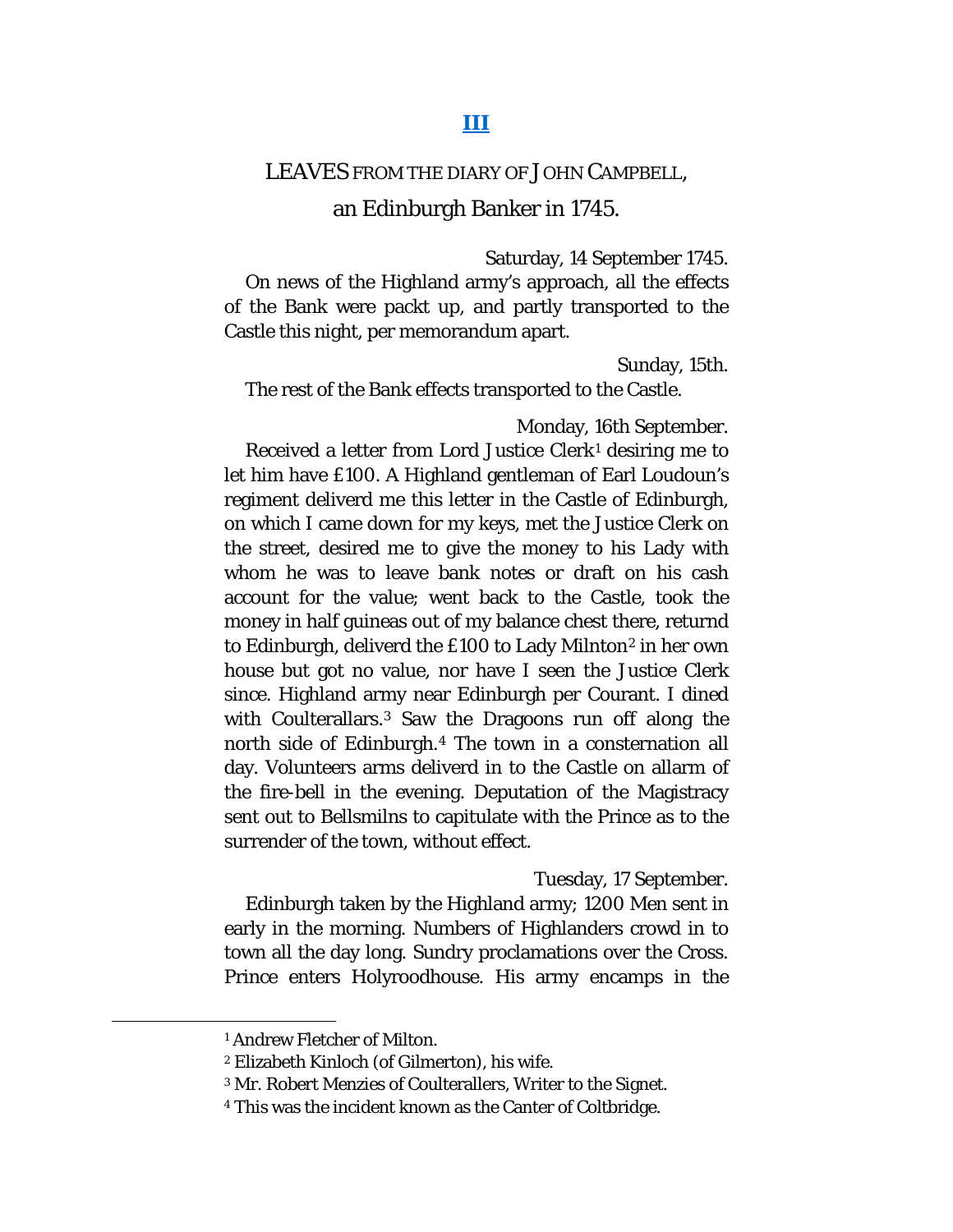King's park.

Wednesday, 18th September. Mercury published an account of taking of Edinburgh and proceedings of the army for some days proceeding.

Thursday, 19 September. Highland army decamped from Dudingston late at night.

Friday, 20th September.

Highland army march towards Tranent and ly on their arms all night thereabouts. General Cope gets in to a fastness<sup>[1](#page-3-0)</sup> below to the north of them towards the sea.

Saturday, 21 September.

Battle of Gladsmuir or Tranent fought wherin the Highlanders routed General Cope.

|                       | ( to Lord Monzie <sup>2</sup>     |
|-----------------------|-----------------------------------|
| Notified per Express* | $\left\{$ Auchalader <sup>3</sup> |
|                       | Lord Glenorchy <sup>4</sup>       |
| $*$ Iock              |                                   |

\*Jock

| D <sup>o</sup> per Post to |  |  |  |  |  | Lady Glenorchy <sup>5</sup> |            |  |
|----------------------------|--|--|--|--|--|-----------------------------|------------|--|
|                            |  |  |  |  |  |                             | Mr Mathias |  |
|                            |  |  |  |  |  |                             |            |  |

Had a letter from G. Innes calling me up to the Castle about sundrys and went, and gave out some money out of my balance per memorandum left in the chest.

Sunday, 22d September.

No sermon in the Churches.

Monday, 23 September.

Mercury published giving an account of the battle and Journal of the Army from 27th August to this date. It likewise contains serious reflections theron. Directors proposd to burn notes in the Castle and sent me there to obtain access for them.

Tuesday, 24.

Courant published an imperfect account of the battle. A

<span id="page-3-0"></span>Ĩ.

<sup>1</sup> Preston Tower.

<sup>2</sup> Patrick Campbell of Monzie, a lord of Session.

<sup>3</sup> John Campbell of Auchalader.

<sup>4</sup> John Campbell, afterwards third Earl of Breadalbane.

<sup>5</sup> Arabella Pershall, his Countess.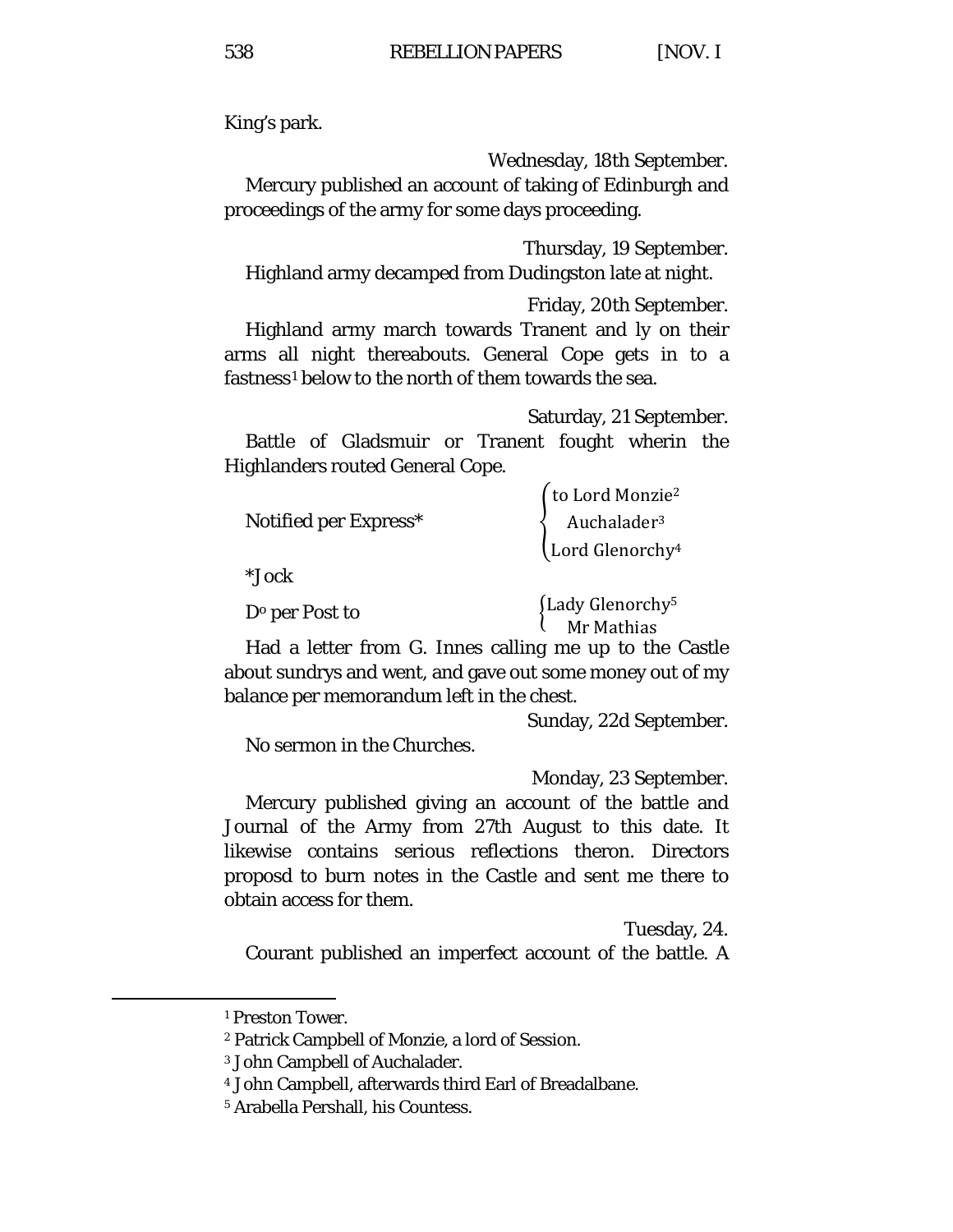message from G. I.[1](#page-4-0) signifying the directors would have access to the Castle when they pleased, but they delay'd cancelling the notes for some time.

Wednesday, *25* September. Received £200 Silver from A. Brown's son. Earl B.[2](#page-4-1) drew on me to Du Dun[can] Cam[pbell] for a guinea which I paid him per receipt. Had a message from G. I. for money and went up to the Castle, saw him and his wife and did some business there. Mercury published containing 3 sundry proclamations by the Prince.

Thursday, 26 September 1745.

I was calld upon by Mr. J. Philp to go to the Castle. Went with him. Saw General Guest. Gave General Guest 50lb. in half guineas out of my balance on Lord Justice Clerks draught which I lodg'd in chest in the Castle. Chang'd *£5* note to Mr. David Lyon in the Castle and gave him gold for same out of my balance having lodg'd that note in the chest. On my return from the Castle din'd at home *solus*. Called a meeting of directors at 3 oclock and Messrs. Hamilton, Shairp and Philp met, and were of opinion they could not without a quorum order out the money wanted by G. I. and read and approvd of a letter I wrote to him to that effect. Got a letter from St. Germains<sup>[3](#page-4-2)</sup> by his servant telling of his bad usage by the Highlanders. In consequence of which I wrote to Mr. J. Murray at Earl Breadalbane's to get a protection and pass. To call at Mr. J. Murray tomorrow's morning about St. Germain's protection and pass.

#### Friday, 27th.

Went to the Abbey to see Earl Breadalbane who told me the Prince was visiting him last night. Saw Mr. J. Murray who told me he would send up the protection for S<sup>t</sup> Germans and pass, as soon as obtaind. Saw Mr. Philp about cash for G. I. but he did not incline to grant warrant. Call'd to see if Mr. Coutts was come home to try if he would concurr but was not. Call'd at the Chancery and got up Earl Breadalbanes patent of honour which lay there to be recorded in terms of

<span id="page-4-2"></span><span id="page-4-1"></span><span id="page-4-0"></span>ī

<sup>1</sup> George Innes.

<sup>2</sup> Earl of Breadalbane.

<sup>3</sup> St. Germains was a seat of the Seton family in East Lothian.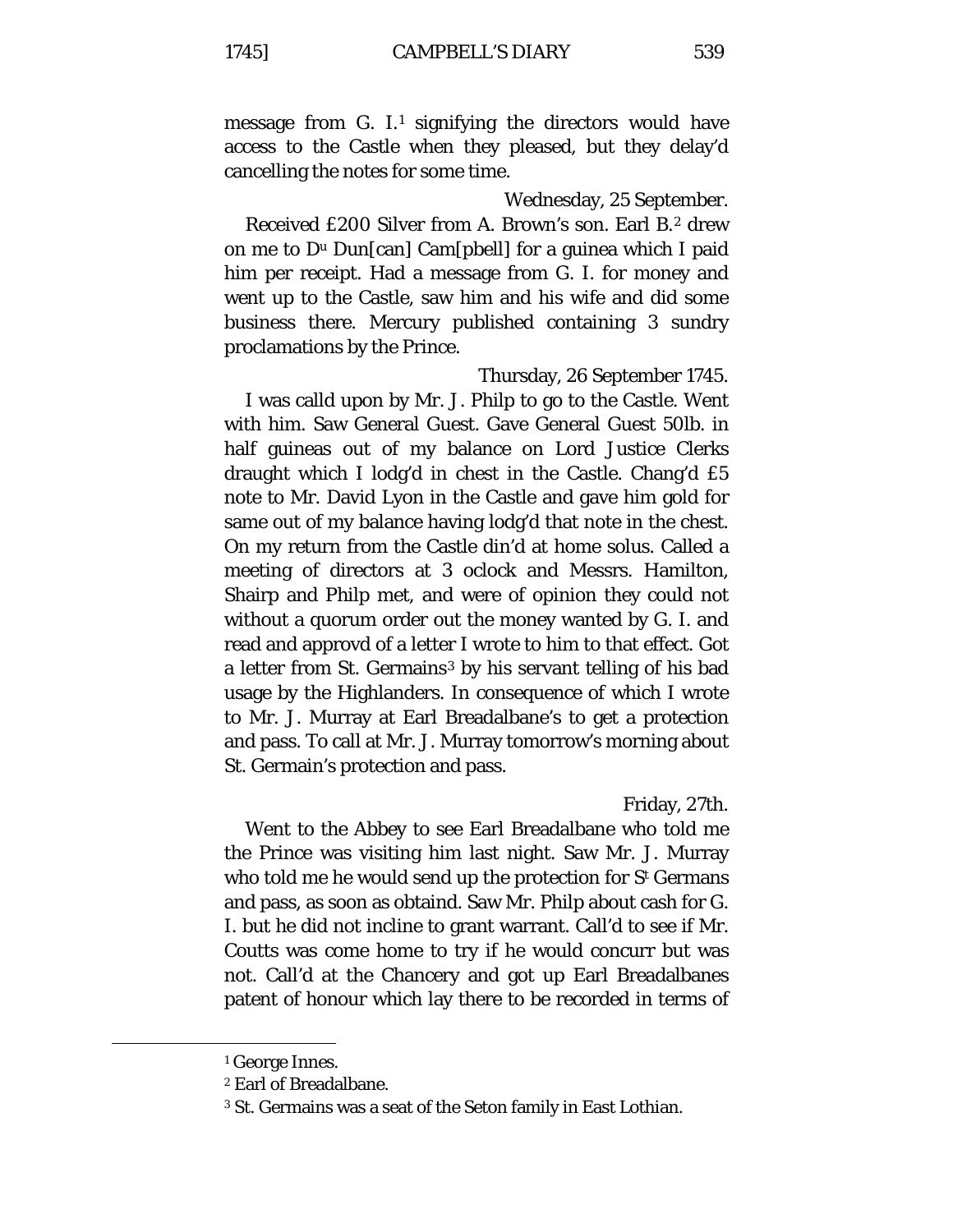the Interlocutor of the Lords of Session, it having been neglected at passing the same in 1681. But delay'd taking out the Extract, and in case I was not to take it out at all, am to pay for the writing. Told Mr. Philp that Provost Coutts was not come to town. Dined at home, J. C., Supervisor, with me. Got a letter from Auchalader desiring to get him a suit of cloaths which I bespoke at James Stirlings. Mercury published with a proclamation about the Banks, and rectifying some articles formerly published as to the battle, also publishing the Act of Regency and Manifesto. Saw Mr. Trotter who told me he has Provost Coutt's Bank-key. Got a protection for the estate, houses and effects of St. Germain's and allowance for passing and repassing about his lawfull affairs, and gave Mr. Murrays servant 2s. 6d. Bespoke a frize coat for my self at James Stirlings, and orderd Niccol to make it.

Saturday, 28 September.

Dispatched St. Germain's servant home with the protection. Sent to Mr. Trotter for Provost Coutts Bank-key which I got seald. Advis'd Messrs. Hamilton and Philp that I had got the key, and they have appointed  $\frac{1}{2}$  past ten to go to the Castle to settle with G. Innes. I sent to the accomptant and tellers to attend. We all went up to the Castle gate, but could not get access. G. I. was insulted by the officer of the Guard. Wrote to Auchalader telling I had bespoke his cloths and sent him last Mercury by the man who came in with the clerk's son, and sent him at the same time a pound Bohea tea at 9 shillings from James Stirlings. Took leave of Captain M'Nab, he being to sett out by 6 next morning to Perth with the rest of the officers who are prisoners. Took leave of Ensign Allan Campbell, prisoner.

Sunday, 29 September. No sermon in churches. Din'd at home, D. B.[1](#page-5-0) with me.

Mr. James Veitch calld upon us and went together to John's Coffee house. In the evening G. Innes calld upon me, he having come down from the Castle the night before.

Monday, 30 September. Had a Message from E. B. to dine with him, but can't

<span id="page-5-0"></span>Ĩ.

<sup>&</sup>lt;sup>1</sup> David Baillie.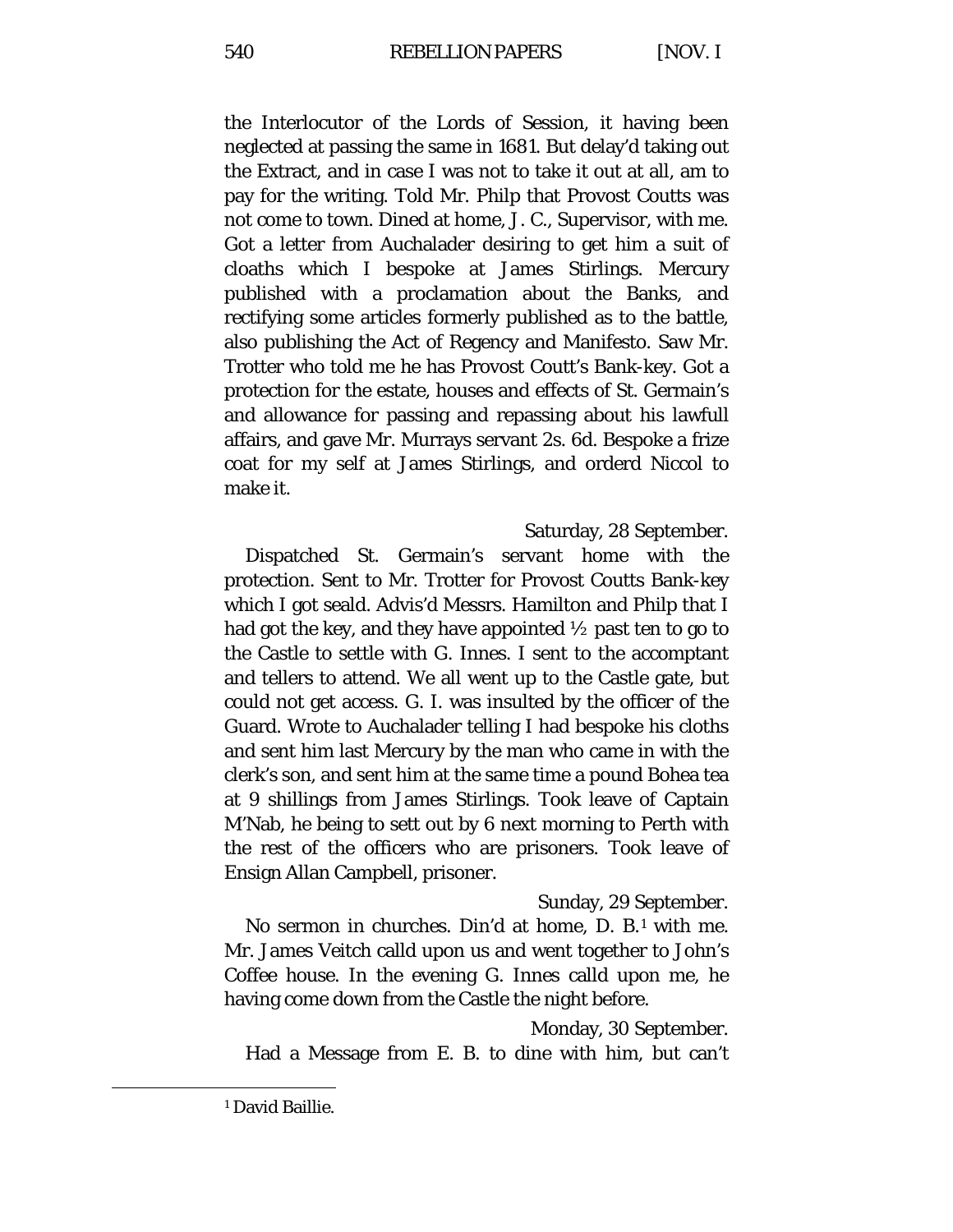comply because of the consternation the town is in, the Castle having threatned to fire if the Highland guard at the Weigh-house was not removd. Got home 6 new shirts and paid Margaret Jack for cambrick and making £1. 10. therof £1*,* formerly lodg'd with Betty for buying the cambrick. Inhabitants met in new Church to consult on a letter they had received from General Guest threatning that unless the communication between the City and Castle was opened they would fire upon the City. Deputies therupon sent from the City of Edinburgh to the Prince with General Guests letter; to which the Prince gave an answer which is now printed. On this answer hostilities from the Castle suspended for 6 days. Numbers of the inhabitants movd their families and effects out of town all this day. The City being somewhat calm'd, about 1 oClock I went down to the Abbey where all was quiet, dined with E. B. and Mr. Murray. Return'd at 3 in a chair, came home. Went to the Coffee house, there staid till the evening that I came home for all the night. Sent messages to Lord Monzie and Lord Tinwalds Servants to pacify them as to their fears and to several other families of my acquaintance.

#### Tuesday, 1 October 1745.

Had a verbal message from Provost Coutts now at Allanbank, per his friend, Mr. Coutts, about Bank affairs. Between 6 and 7 oclock at night a protest was then taken against me, as Cashier of the Royal Bank, by John Murray of Broughton Esq. as Secretary to the Prince, for payment of £857 Royal Bank Notes (which he exhibited), in the current coin of the kingdom, and on failyure therof within 48 hours, that the estates and effects of the directors and managers should be distress'd for the same. I answer'd that by reason of the commotion in the countrey, the effects of the Bank were lately carried up to the Castle, for the security of all concern'd, for as the directors acted, in a manner, as factors for their constituents, the proprietors, it was judg'd reasonable, and what every body in their circumstances had done, to secure the effects of the Company, that none might be sufferers in the issue: and matters were in that situation at present that there was no access to the Castle at any rate, for that Mr. Jo. Hamilton and Mr. John Philp, two of the directors, had essayed to get in on Saturday last with the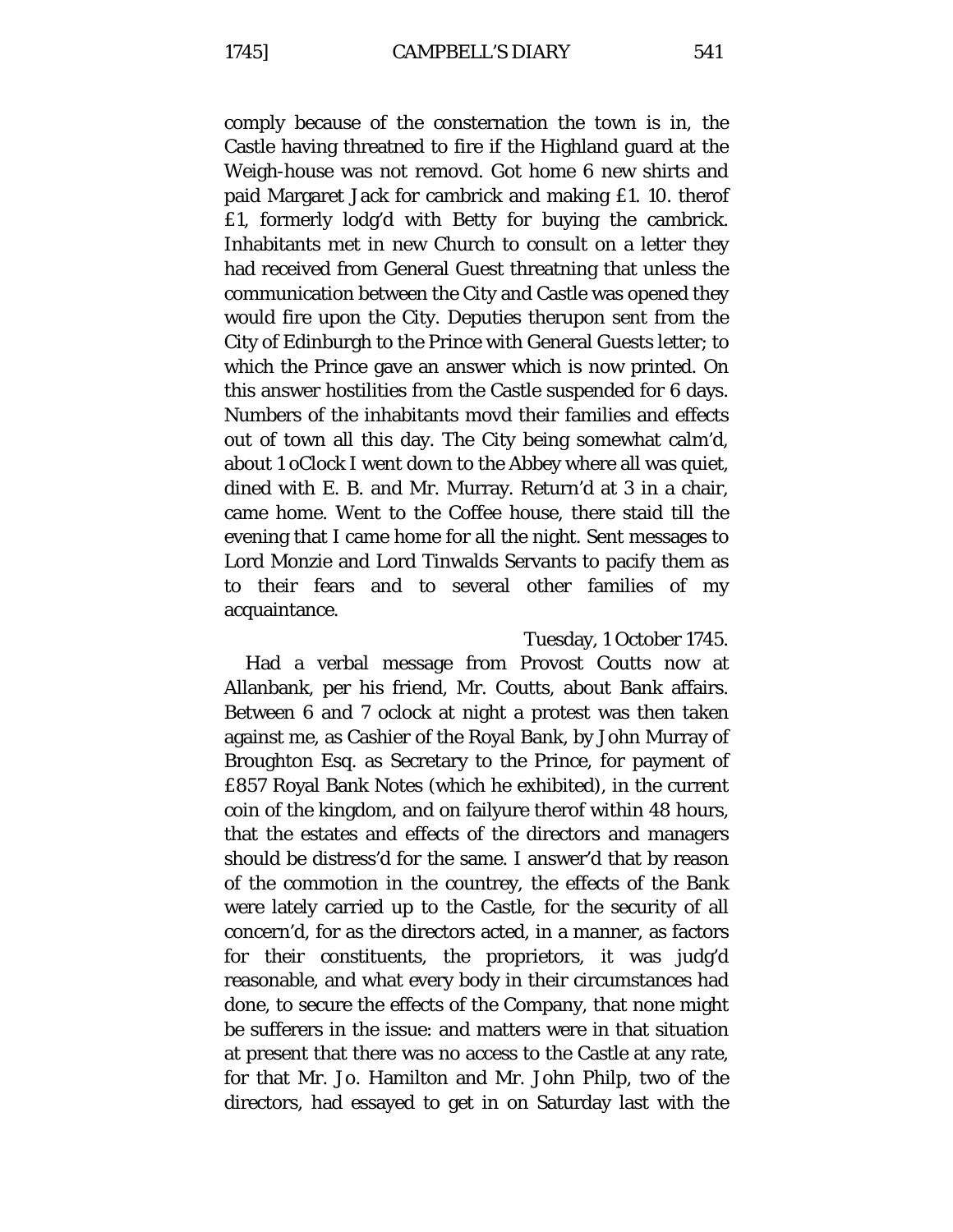accomptant and tellers and myself in order to do business, but that access was refused, tho' they continued at the gate for about an hour. Duply'd by Mr. Murray that he would in name of the Prince grant a pass and protection *for going to the gate*, and that he hoped the Governor would give admittance. But whether he did or not, if the payment was not made, the order should be put in execution, after elapse of the time limited; and thereupon took instruments in the hands of William M'Kewan, notary publick, in presence of Mr. Peter Smith, brother to deceast David Smith of Methven, and Purves, Writer to the Signet; and thereafter a schedule of the protest was sent to me by Mr. M'Kewan the notar, but not sign'd. Immediately on Mr. Murray's taking the above protest I waited upon Mr. Jo. Hamilton and Mr. Philp, the only two directors in town, at Mrs. Clerks, vintner, there shewed them the schedule, and what I have before here marked down, and after reasoning theron agreed to try to get into the Castle to morrow, and orderd Mr. Shairp, the only other director about the town, to be summond for that purpose, to meet with them at my house by 9 in the morning, that this affair might be further concerted, and if possible money might be got out for answering the demand. And to prepare the way to the gate, a pass and protection was to be obtain'd from the Prince, or from Mr. Murray, as Secretary, for the directors and officers of the Bank to go that length to try if the Governor would give admittance. Mean time that a letter be prepared to be sent to General Guest for notification, to be first transmitted to Mr. Murray for his perusall to prevent all mistakes, and another to the absent directors to acquaint them with this event, that the directors present might be justified at the hands of their constituents. Wrote to Lady G[lenorchy] and sent her the Courant of this date, containing copy letters to the Royal Burrows, to Collectors of the Land Tax of all the shires in Scotland, and to the Collectors and Comptrollers of the Customs; and the Princes answer to the deputation from City of Edinburgh about the message from the Castle, that unless the communication with the town was opend they would fire upon it.

Wednesday, 2d October.

Messrs. Hamilton, Shairp, and Philp met at my house at 9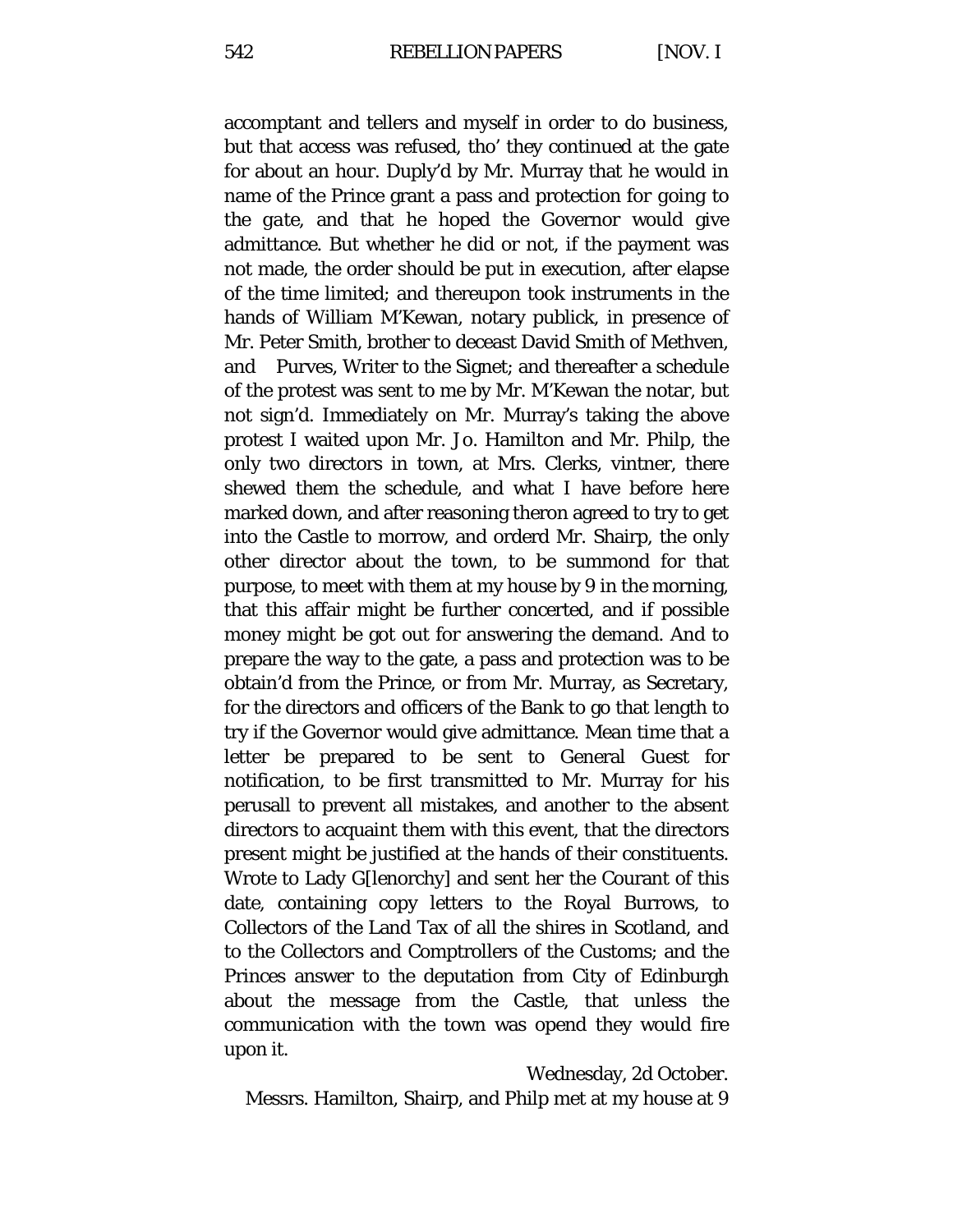oclock agreable to appointment. Read over the Letters prepared to be sent to General Guest and Mr. Murray. Indicted a meeting of ordinary and extraordinary directors to meet at my house at 12 oclock, for which purpose I made up and signd printed notes for

Mr. Hathorn and Mr. William Forbes,

Mr. William Grant,

Baillie Mansfield, and Mr. Keir.

All which notes were executed By Peter Campbell, officer, who reported that only the first two were in town, and they came, and when present with the above three ordinary directors they all agreed to the measure proposd. Accordingly Mr. David Baillie was sent to the Abbey with these two letters which I signd and seald, and these he deliverd to Mr. Murray, who return'd General Guest's letter, and added that there was to be a further demand upon the Bank, the particulars whereof he would acquaint me of as soon as possible. The directors adjourn'd to dine at Mrs. Clerks to consider further of these affairs; but first read and approv'd of the draught of a letter to be dispatch'd to the absent directors to notify these resolutions to them. 2 oClock. Dispatched James Lyon, porter, to the Castle with my letter to General Guest, under safeguard from Lochiel per white flagg. Had a letter from St. Germans, which I answered, thanking him for his kind invitation to me to go to his house to shun the calamity threatned against the City of Edinburgh from the Castle. Sent Lady Dunstaffnage by her boy 20 shillings in silver, and thank'd her for her kind invitation to stay at her house during these troubles. While at dinner at Mrs. Clerks about 3 oclock afternoon, Mr. Peter Smith, brother to Methven, calld me to another room and notified to me as Cashier that the Prince had a further demand of current specie from the Royal Bank for the sum of £2307 sterling of their notes, which he as Attorney for his highness required payment of within 48 hours, under the penaltys containd in Mr. Murray of Broughtons former protest of yesterdays date, and exhibited the Bank notes, in presence of W. Mackewan, notary publick, before these witnesses Writer to the Signet, and This further demand I immediatly notified to the directors present in the next room, vizt .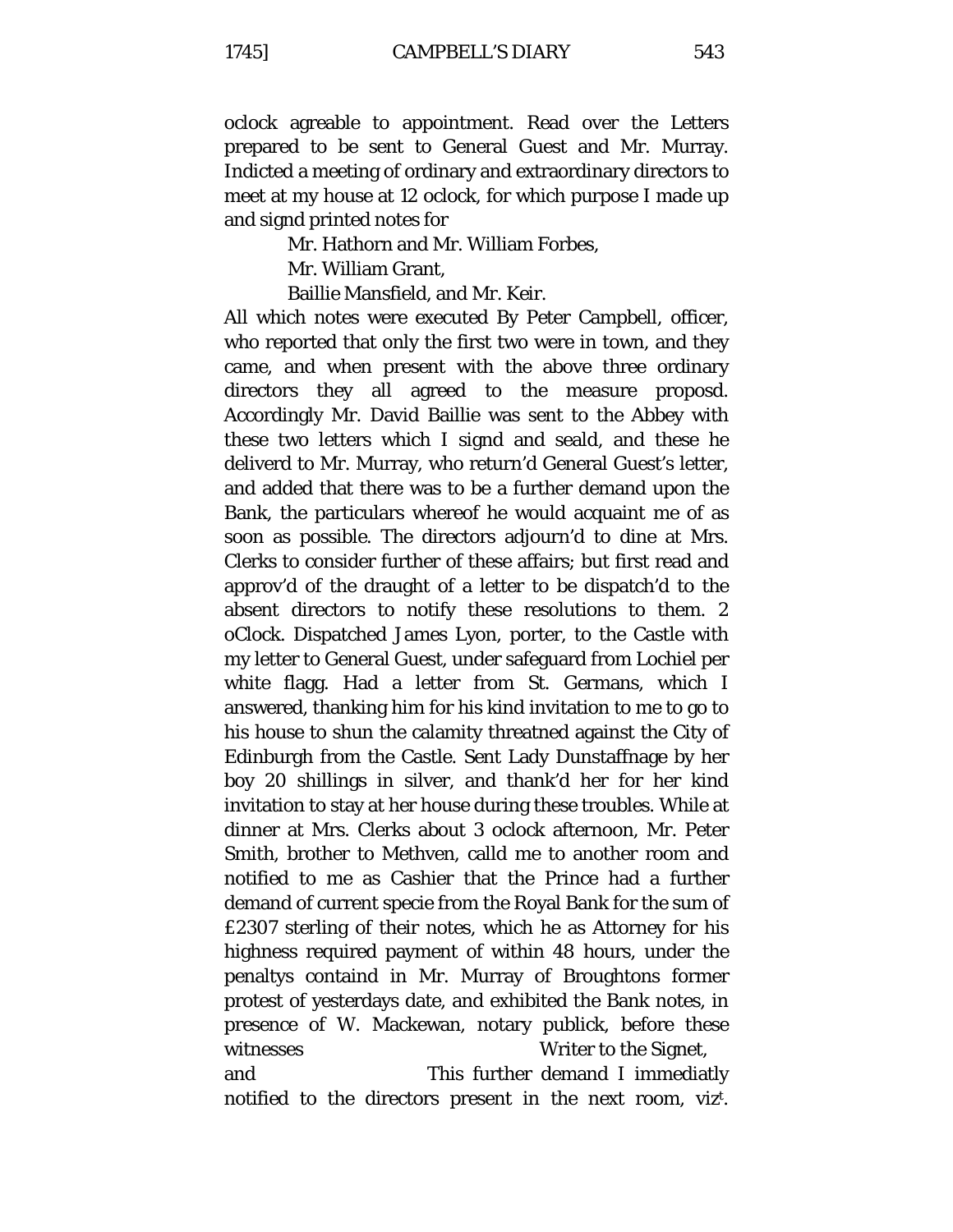Messrs. Hamilton, Shairp, Philp, Hathorn, and Forbes. After reasoning some time theron, they agreed to comply with this demand, as well as the former, if access could be got to the Castle. Some time after this, James Lyon, the porter, returned, and brought back the letter for General Guest open, his excellency having read the same, but did not incline to give a written answer, not having a lawyer to advise with, but added that if the directors had come in a private manner, they might dispose of their own as they wou'd. After talking over this matter a little Mr. Peter Smith calld me again, and presented a pass to the Castle for the three ordinary directors and my self, which pass was only to last and continue to this night at 10 oclock. I expostulated with him upon the impossibility of the thing, but he said that all excuses was in vain, for that a gentleman, who understood the business of banking, was with the Prince, when the pass was agranting, who said that there was no difficulty in the thing, for that all the gold and silver must be in baggs of certain sums, and therefore that it was an easy matter, and required no great time to execute this affair, and so the Prince was positive to grant no longer indulgence. Hereupon Mr. Smith left me and I return'd to the directors and reported what past, and being now towards evening, they found the measure proposd by the pass impracticable, so adjourned to my house to drink coffee, and further to deliberate of the affair. Bespoke a pott of coffee at Muirhead's. The directors talk'd over this exigency fully, and then resolv'd that a letter should be written by me to Mr. Murray of Broughton, desiring that the pass should be renewd for to morrow, when they would try to get access to the Castle and bring down the cash, and that the new pass should comprehend not only the three ordinary directors containd in the former, viz<sup>t</sup>. Messrs. Hamilton, Shairp, and Philp and my self, but likewise William Mitchell, accomptant, and Alexander Innes, teller. Accordingly I wrote a letter in these terms, which was read to and approvd of by the meeting, and being copied over fair by David Baillie (who had formerly transcribed the other letters to General Guest and Mr. Murray of Broughton in the forenoon), the same was sign'd by me, as the other letters were, in presence of and by appointment of the meeting. On this the directors dismiss'd,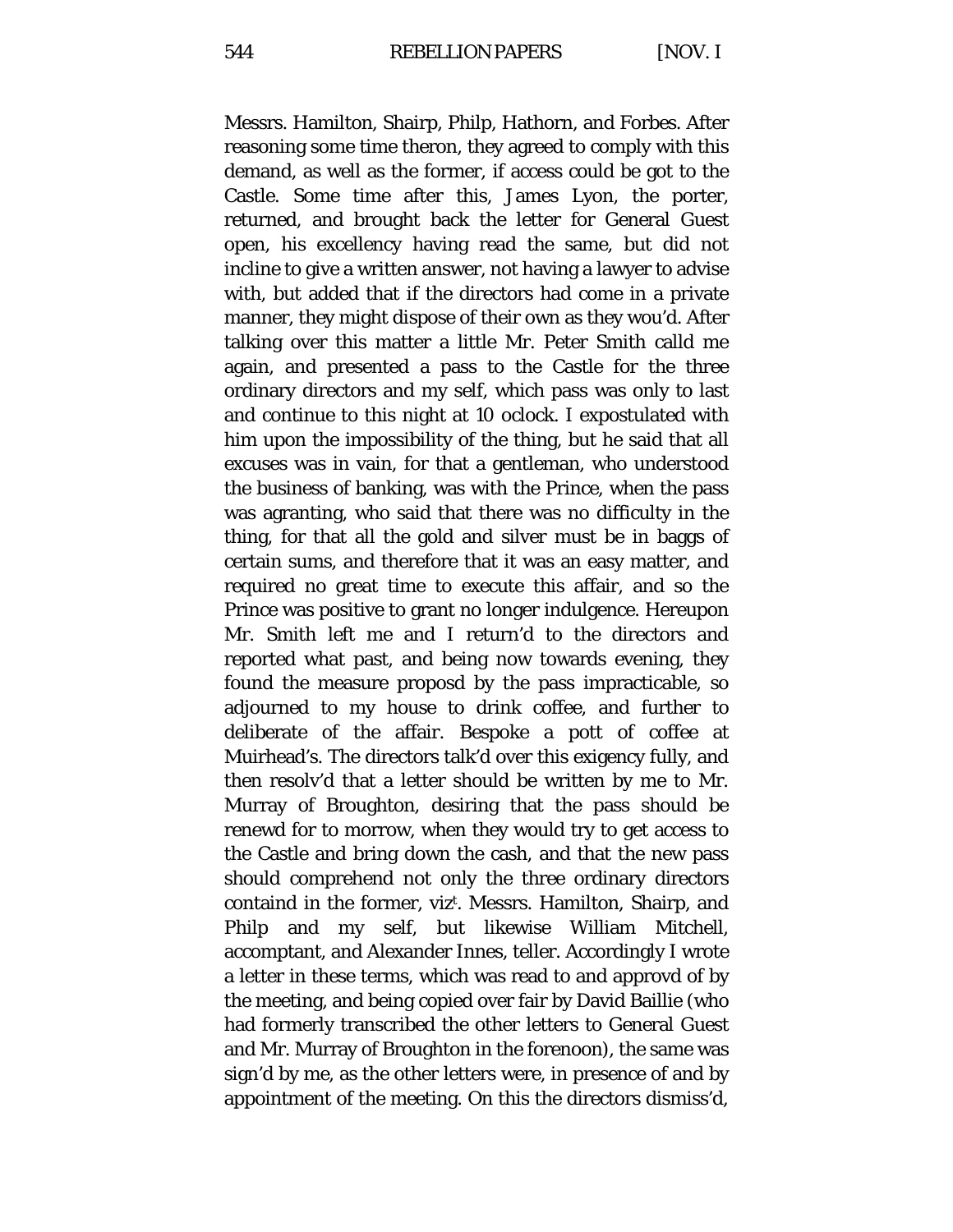and twas resolv'd that the three ordinary directors, accomptant, and A. Innes, teller, should meet at my house tomorrow between 8 and 9 in the morning. But before the meeting was over, A. Innes, teller, was calld upon, to know if his brother, George, was in the Castle, who told he was not, on which he was dispatched to his house, to know if he had lodg'd the keys of the Castle vault, where the Bank repositories were lodg'd, with his wife, and if he had, to bring them, which accordingly he deliverd to me in a seald parcell, which I opened in presence of the directors, and then kept the keys, George Innes having gone in to the countrey some days agoe, as his wife told his brother. Mr. David Baillie got the charge of delivering the letter to Mr. Murray of Broughton, after sealing, but after all search for him, he could not be found in town or abbey, on which Mr. Baillie and I concerted that I should call for Lochiel<sup>[1](#page-10-0)</sup> in Mrs. Clerks, and tell him of the case, who brought me Mr. Smith who, with others, were in company with him, and in Lochiel's presence I deliverd the letter to Mr. Smith, who took burden to get and send me the answer this night. I then parted with these two gentlemen, all this discourse with them having past in the passage to Mrs. Clerks great room, and afterwards I went to John's Coffeehouse, where David Baillie waited me, to whom I told all that past, and then came home between 7 and 8 oclock. A little before parting with the directors I received a large packet from Lord Glenorchy per Jock, dated from Taymouth, 29 September, with letters inclosed

for Lady Glenorchy

<span id="page-10-0"></span>Ĩ.

Lady Harriet C. Philip Yorke, Esq. � all to be dispatched by to morrow's post.

I likewise received letter from Lord Monzie of the 29th September from Taymouth; also a letter from Auchalader same date from Taymouth, and one from his son John same date from Taymouth; all to be answered. Carwhins bill on me to Provost Fisher for 37 lb., dated 7 September @ 8 days date, was produced by George Chalmer, merchant in Leith, he having refused payment some days agoe in Bank notes of any kind. Between 10 and 11 at night a servant came to me with the pass to and from the Castle, which is limited

<sup>1</sup> Donald Cameron of Lochiel. He escaped to France after Culloden.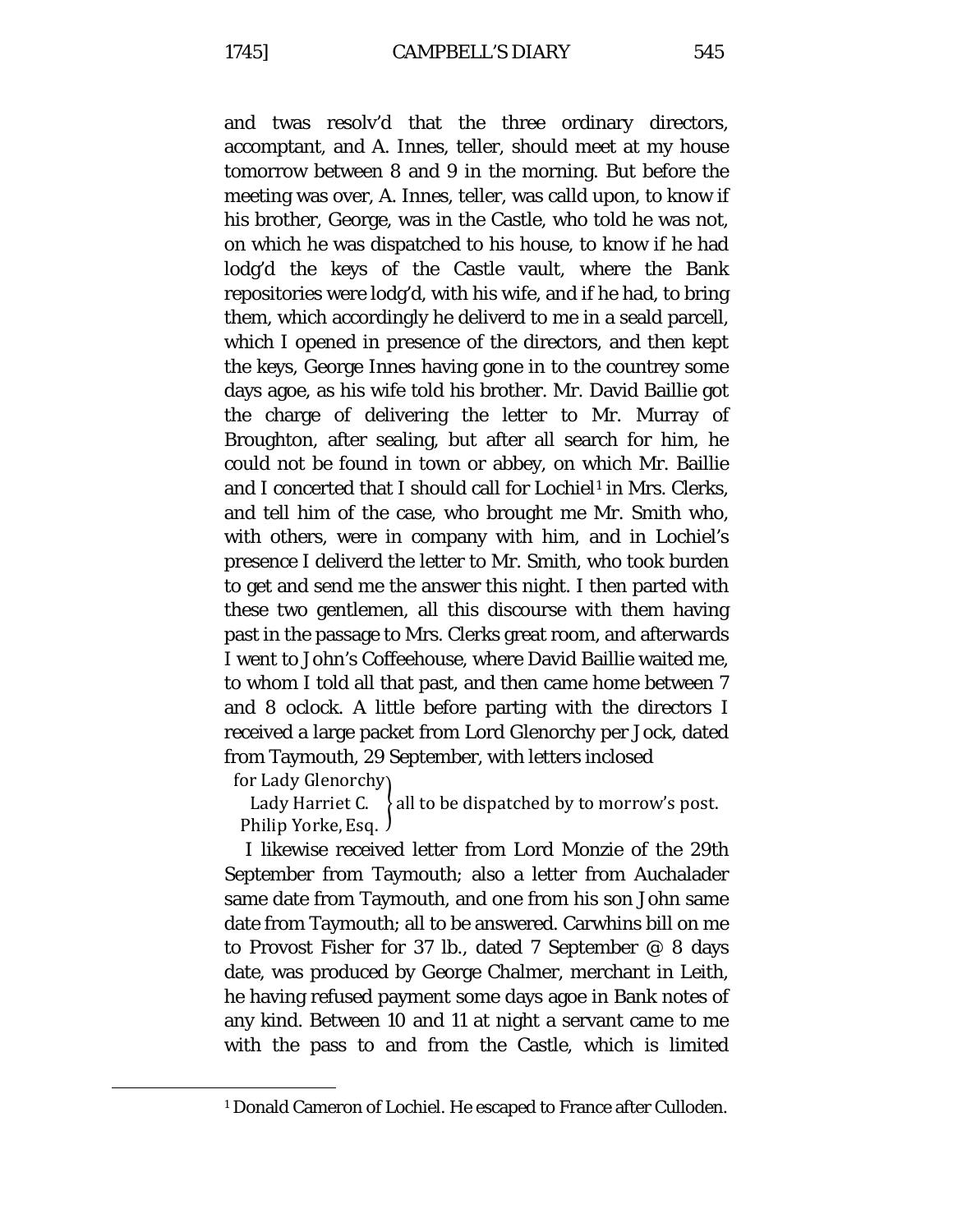between 8 in the morning and 3 afternoon to morrow.

Thursday, 3d October 1745.

About 7 this morning I wrote a letter to General Guest in the Castle acquainting him that Messrs. Jo. Hamilton, Alexander Shairp, and John Philip, directors of the Royal Bank, William Mitchel, accomptant, A. Innes, teller, and my self, as cashier, intended to go up to the Castle upon Bank business, therfore that he would please to give the proper orders to the Captain of the Guard to give us admittance upon our displaying a white flagg. This letter I sent up with James Lyon, porter, who us'd likewise a white napkin for his signall, and he reported we should be admitted. About 8 oclock the five gentlemen above nam'd met at my house, and after breakfast we proceeded on our expedition. This side of the Weigh house I calld for the Captain of the Highland guard (one Mr Cameron) to whom I shewd our pass, and after his reading the same, he calld for one of his men to go through all the centinells posted between that and the Reservoir to give them due notice, and after waiting about a quarter of an hour, the Captain desired us to proceed, for that all was safe before us. He kept the pass in his Custody to be deliverd to the next captain when he was relieved off guard. I then hoisted my white flag and ushered the rest of the gentlemen, saluting the centinells with it as we past, and as we approached the Castle gate wav'd it often. At last the centinells there calld to us to come forward, and on our arrival at the bridge, telling who we were, 'twas lett down; the Captain received us in between the bridge and the gate, where he compard our names with my letter to General Guest which he had in his hand. On our arrival at General Guest's lodgings (which is the Governors new house) the directors and I went in, told him our errand in general was to get into the Royal Bank depositories to do some business, and General Preston having come in at that instant, he was likewise told the same. After some short conversation we left the two Generalls, and proceeded to the place where all the Bank things are lodg'd, and executed the affairs we came about, according to particular memorandums and minutes therof apart. During our continuance in the Castle which was from about 9 till near three oclock, there was closs firing from thence upon the Gardner's house at Livingston's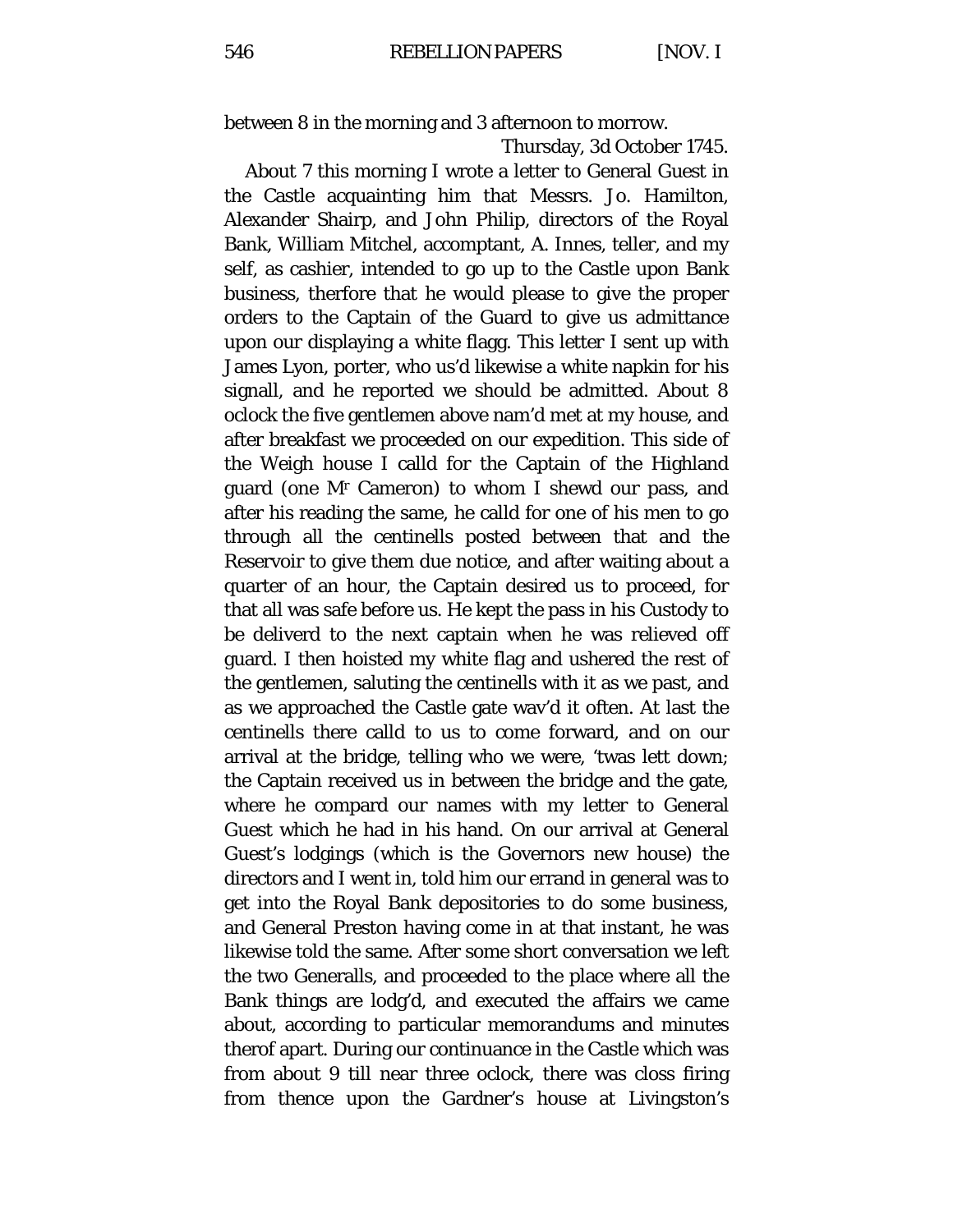yeards, occupied by R. Taylor, the shoemaker, at the head of a party of volunteers for the prince, to stop the communication thereabouts with the Castle, and one Watson, a soldier, was so couragious as to go down over the Castle wall upon a rope, fire upon the Gardners house, kill some of the volunteers there, carried off a firelock or two from them, sett the house in fire, return'd with these firelocks by his rope into the Castle, where he was received with loud huzzas for his valour. On his return the garrison was preparing for a sally, but as the men were a drawing up we got liberty from General Guest to go out again, and Captain Robert Mirry escorted us to the gate, where I again rais'd my white flagg, and with my friends return'd to town in safety, landed at my house from whence we adjournd to dine at Mrs. Clerks, vintner. No sooner were we sett down in Mrs. Clerks than we were inform'd that upon the sally from the Castle, Taylor and some of his men were taken and carried thither prisoners, leaving others dead on the spott, their house being sett on fire, the rest of the party having made their escape. Before I went to dinner I waited upon John Murray of Broughton, Esq., and told him I was come from the directors to acquaint him that they were ready to exchange current coin for their notes, in terms and in consequence of the two several demands made upon the Bank by way of protests and certification, on which he appointed six oclock at night to receive the money at my house, which I reported to the directors in Mrs. Clerks. After dinner I came down to make all ready and to keep the appointment, having packd up the gold in baggs to the net amount of the demands, being £3164.—About 7 oclock in place of Mr. Murrays coming himself, he sent one Mr Andrew Lumisdean (son to Wm. Lumisdean, writer, in Edinburgh), his depute secretary, who had with him the Bank notes. I told him the money was ready on the table, but that I hop'd he had the two protests duely discharg'd. He told me he had not, that they were of no moment, as they were never extended. On this we sent for Wm. M'Kewan, the notary, who acknowledged they were not drawn up, but tho' they were 'twas to Mr. Murray and not to me he was to deliver them; nor would Mr. Lumisdean promise to get them discharg'd, not knowing Mr. Murray's mind on that head.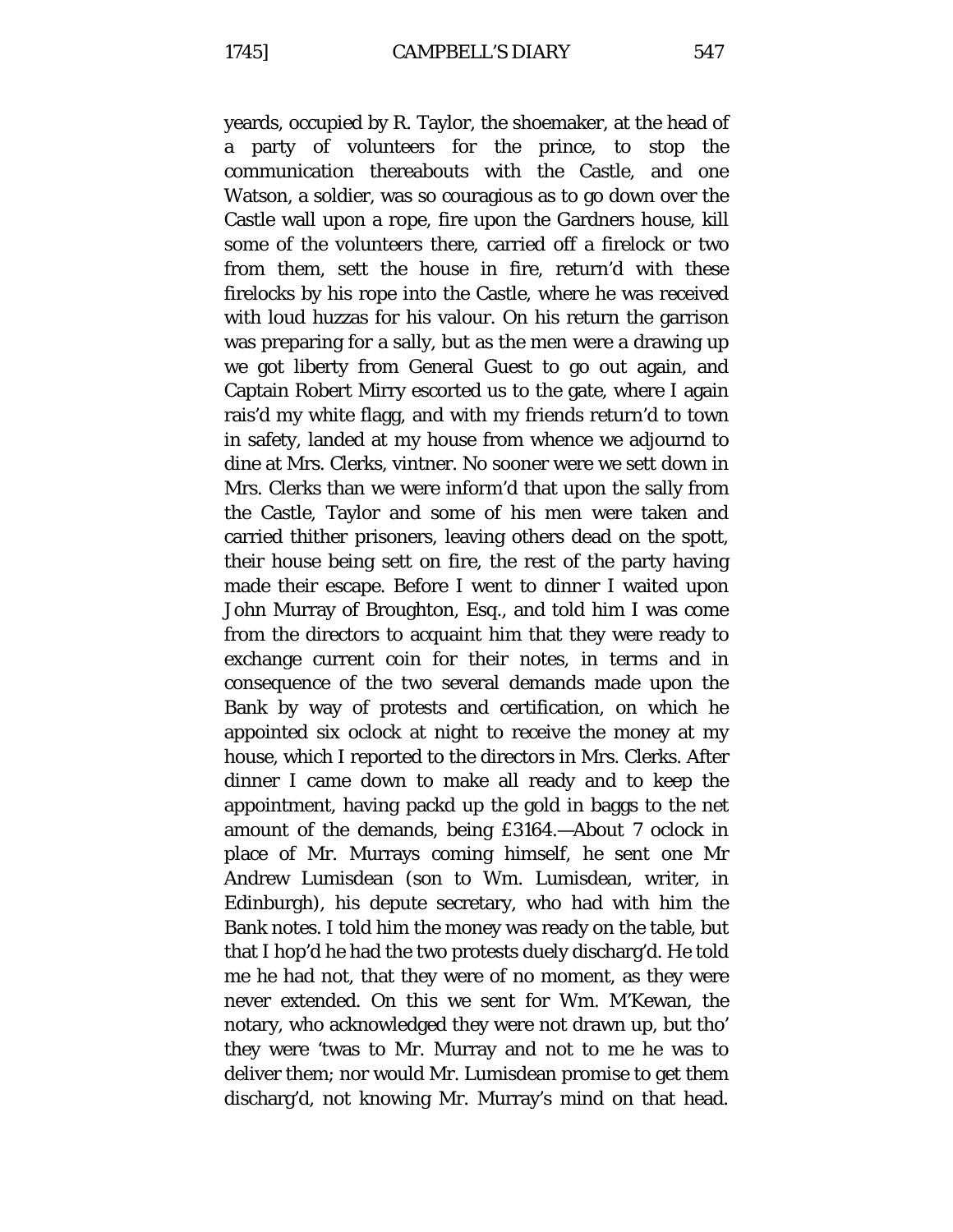Being difficulted in this particular, and having no directors at hand to advise with, it was agreed, and Mr. M'Kewan promis'd faithfully to make out the protests against to morrow's morning to be deliverd to Mr. Murray, in case he should think proper to deliver them to the Bank. Hereupon I calld up A. Innes, teller, to compt over the Notes, and that being done, the gold was likewise told over, first by Mr. Innes, then by Mr. Mackewan, and last of all by Mr. Lumisdean, who put it up in several baggs, and these again in one large bag seald, which he caus'd carry up to his chair, and so we parted about eleven oclock at night, having drunk one bottle of wine during our business. Thereafter I lodged notes in their proper place in Bank. The net sum paid was 3076lb., Mr. Lumsdean having disposed of £88 of the notes some other way. The Castle continued firing on the Highland guards at the Weigh house. When in the Castle today I deliverd two letters to General Guest, the charge of which I had from John M'Farlane, Writer to the Signet.

Friday, 4th October 1745.

Mr. Alexander Shairp calld upon me with a letter from Mr. M'Culloch to the overseers of the Linnen Manufactory signifying the distress the work people were in for want of silver coin, and desired I might assist him. The Castle has continued firing most of this day and night on some of the uppermost houses on the Castlehill, where the Highland guards shelterd themselves, fired one of them, and some people kill'd near the Weigh house. Had a message from J. G[.1](#page-13-0) Secretary, by his servant who left him at Alnwick, desiring me to look at some papers his servant was to get in his scritore and to be sent to him. He accordingly brought the papers, but without inspection I seald them up with his and my own seal to ly at my house till further orders least they might be taken from the servant on the road, as he was robbd in the morning, and wrote to Mr. Graham accordingly, and desired him to send directions about his furniture, etc., as James's Court where he lives is much expos'd to the firing of the Castle.

Saturday, 5th October 1745. Waited upon Mr. Murray of Broughton: desired from him

<span id="page-13-0"></span>Ĩ.

<sup>1</sup> Apparently J. Graham.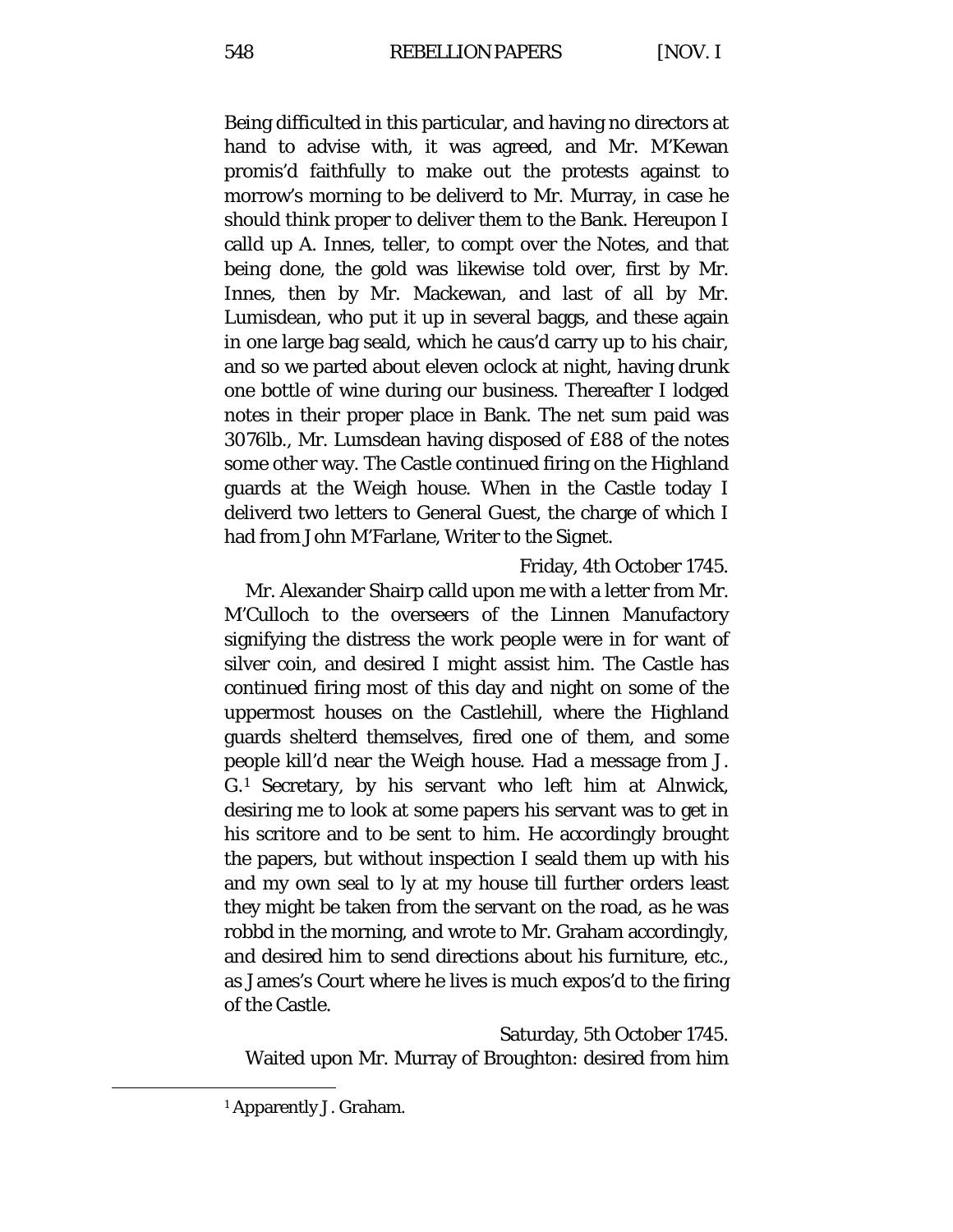the protests taken by him against the Royal Bank. He scroupled, as he saw no occasion for them. I added as one principal reason for my asking them was that the repositories were broke open when there was not a Court of Directors present, therefore in justification of all concerned 'twas necessary to have them. He then gave his deputy, Mr. Lumsdean, orders to cause the notary extend them, and on my return to town I sent Mr. Mackewan a message to that purpose. Niccol, the taylor, brought me my freeze coat, and I paid his account. Answerd a letter of St. German's this forenoon. Constant fireing from the Castle. Blocade taken off the Castle this night by the Prince per printed notification to the inhabitants.

#### Sunday, 6th October 1745.

No sermon in the churches. Sent the Earl of Breadalbane the key of his little cabinet which lay by me seald since he fell ill, I say sent it seald to his lordship by his servant Allick. I was not abroad all this day.

Monday, 7th October. I wrote to Auchallader telling I could not get his cloaths out of his taylors hands. Paid Jock 10 shillings, which with 6 shillings formerly is in full for going last time to Breadalbane, having gone the length of Tyndrom, and on his return 8 miles above Stirling, and besides freighting a yole in going, and got nothing while he continued in the countrey.

Tuesday, 8th October.

Calld for Lochiel about the letters deliverd me by Mr. John M'Farlane to General Guest, about Fassiefem's[1](#page-14-0) imprisonment at Fort William, but miss'd Lochiel. Went to the Coffee house and read the news. On my way home met the accomptant and Robert Selkrig, teller, who came alongs, and I got the latter to sort all the Royal Bank notes I had got from Mr. Lumisdean in order to be ready for cancelling, and that being done lodged these notes back in their proper place. Dined at home *solus.* Had a message from Lochiel about the letters to General Guest, but could give him no answer other than that I deliverd them to the General as directed. Evening spent in making further progress in my

<span id="page-14-0"></span>Ĩ. <sup>1</sup> John Cameron of Fassifern.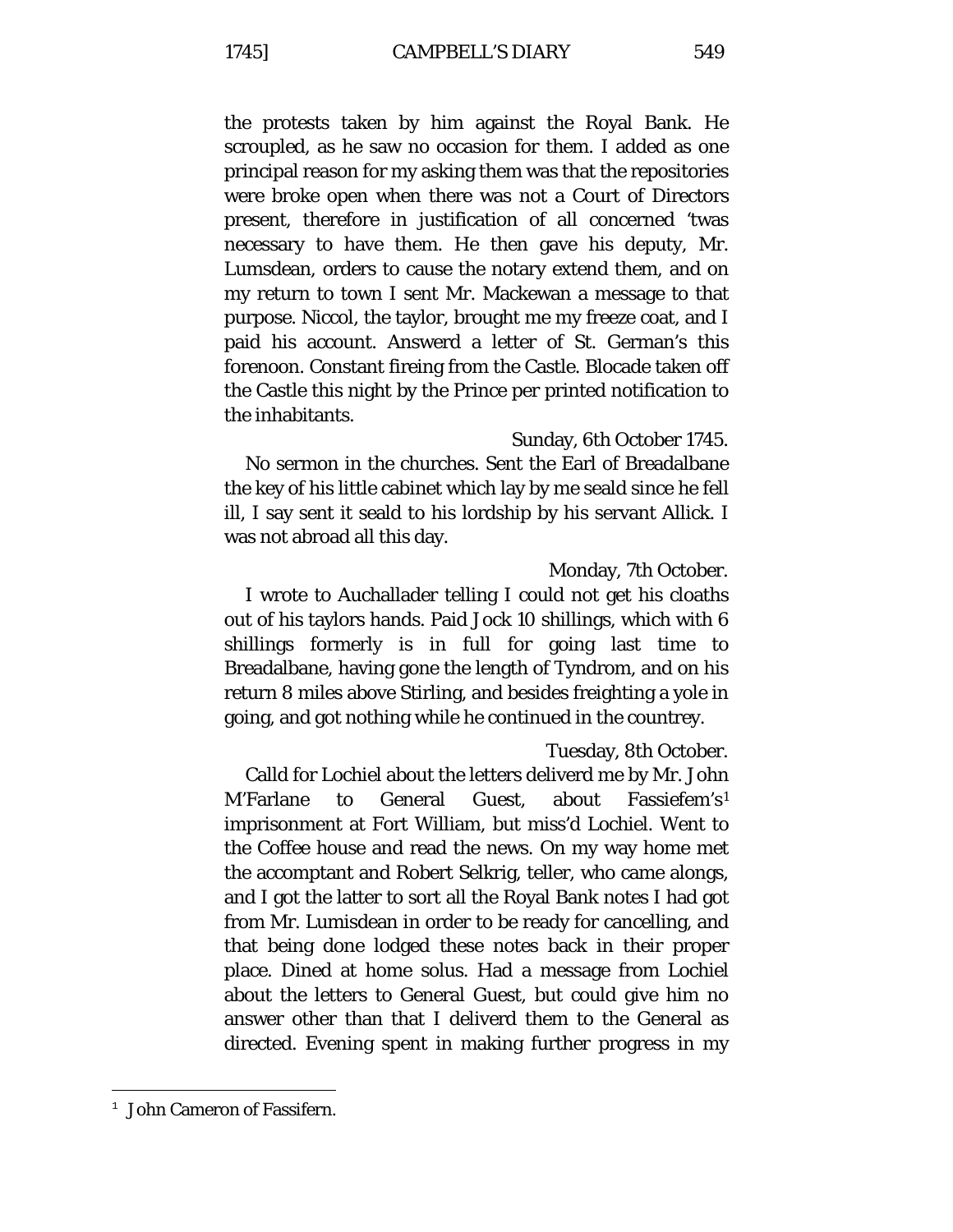minutes of Bank affairs.

Wednesday, 9 October J 745. Waited upon Provost Coutts at his own house this morning, having sent me a message he was come to town. Went to John's Coffeehouse. Sent for William M'Kewan, notary, about Bank protests. On his coming, shewd me the protests duely sign'd, and inclosed them in a letter which was sent by my servant Allick, to Mr. Andrew Lumisdean at the Abbey, who promised to return them to me discharged very soon. Came home before dinner, and was calld upon by a servant of Sir Ch. Gs.<sup>[1](#page-15-0)</sup> with whom I went to Pleasants and got two letters from Lady G[lenorchy]. Din'd at home *solus.* Lord Monzies house-maid calld at me for money to maintain her, and I gave her 10 shillings.

#### Thursday, 10th October 1745.

Went to the Coffeehouse. George Gordon calld upon me and told of the French ship landed at Montrose. Saw a letter of Lord Lovat's, about his Clan, etc., rising. Went to the Abbey and calld at Mr. Lumisdean for the two protests against the Royal Bank, who promised to send them to me to Earl Breadalbanes. Dined with Earl Breadalbane, Miss Boswell, Peggy Skene, and J[ohn] Murray. After dinner sent to Mr. Lumisdean for the Bank protests, which he sent me discharg'd. Earl Breadalbane gave me a letter and pass for his son to go to England, also a pass to John M'Diarmid to be sent with these to Taymouth. Sent letter to Lord M[onzie], and sent him Mercury of the 9th about Glenco, and discharging any members to go to parliament.

Friday, 11th October 1745.

Barclay, the taylor, brought me home Auchalader's cloaths.

Saturday, 12th October.

Sent to Lady Glenorchy the Prince's Declaration of the 10th addresst to all his fathers subjects.

Sunday, 13th October.

No sermon in churches. Dined with Earl Breadalbane, Taymouth, and Mr. John Murray. Came home in the evening.

<span id="page-15-0"></span>Ĩ.  $1$  Not identified.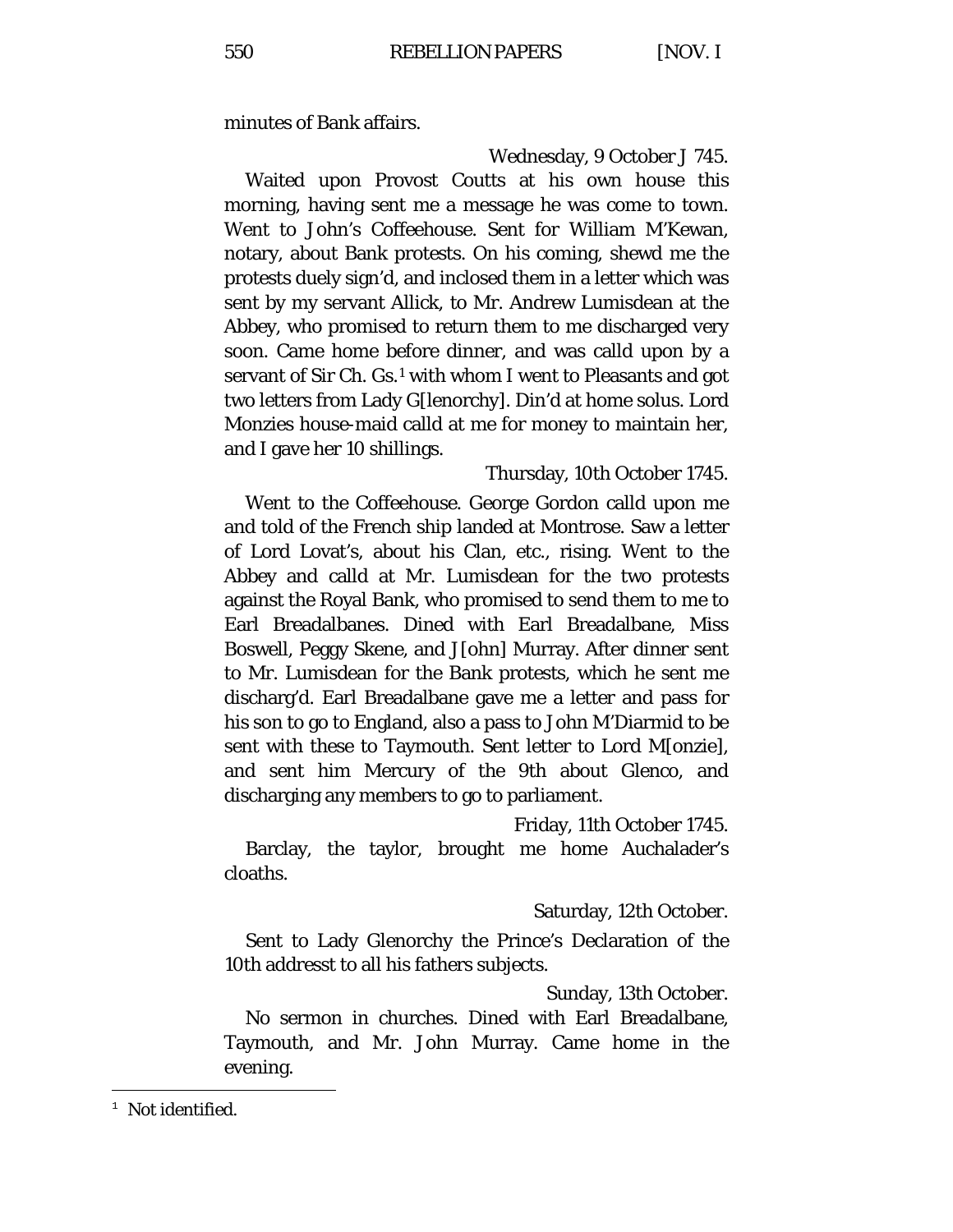| Monday, 14th October 1745.                               |      |
|----------------------------------------------------------|------|
| A meeting of directors. Present, Messrs. Shairp, Coutts, |      |
| and Hamilton. Cancelld parcells of notes, vizt.          |      |
|                                                          |      |
| what received from General Guest part of my              |      |
|                                                          |      |
|                                                          | 3676 |
|                                                          |      |

Calld a meeting of directors, ordinary and extraordinary; present, Messrs. Hamilton, Shairp, Coutts, Hathorn, Forbes, and Mansfield. Dined at Mrs. Clerks and talkd over sundry Bank business. Message per Bailie Mansfield to General Guest for admittance about Bank business to the Castle agreed to. Meeting indicted for 9 to morrow. Officers of the Bank came to me and I notified same. Had 1 bottle of wine. Supp'd at Mr. Ronald Crawford's with sundrys.

Tuesday, 15th October 1745.

Coulterallers calld for loan of 6 guineas, which I gave him on bill. Went to the Castle with Provost Coutts, David Baillie, accomptant, and his clerk, Ewart, and three tellers about Bank business, having notified our intention to General Guest, by a letter which I wrote to him per Bailie Mansfield. Before we went up had another crave for half crown contribution on Bank house amounting to £8: 2: 6, which the directors agreed to pay, so Bailie Mansfield was to advance it in my absence, and I to repay him. Provost Coutts and I waited upon Generalls Guest and Preston in the Castle. Then enterd upon our business in the vault, vizt .—Settled and balancd the state of the cash since 11 September. All the Bank notes cancell'd. The tellers orderd to take down from the Castle all their balances. All the notes formerly torn and not burnt, but laid up in the directors old chest under lock, were this day burnt. All the bills on 60 days, not formerly brought down, were deliverd to David Baillie, his receipt or the Secretarys having formerly stood for the same. All the foreign bills, and those from P. Murdoch, etc. taken down by Robert Selkrig, in order to be lookt into. On our coming from the Castle dined with Mr. Coutts, D. Baillie and George Chalmers at Lucky Clerks, paid bill, 7 shillings. Went after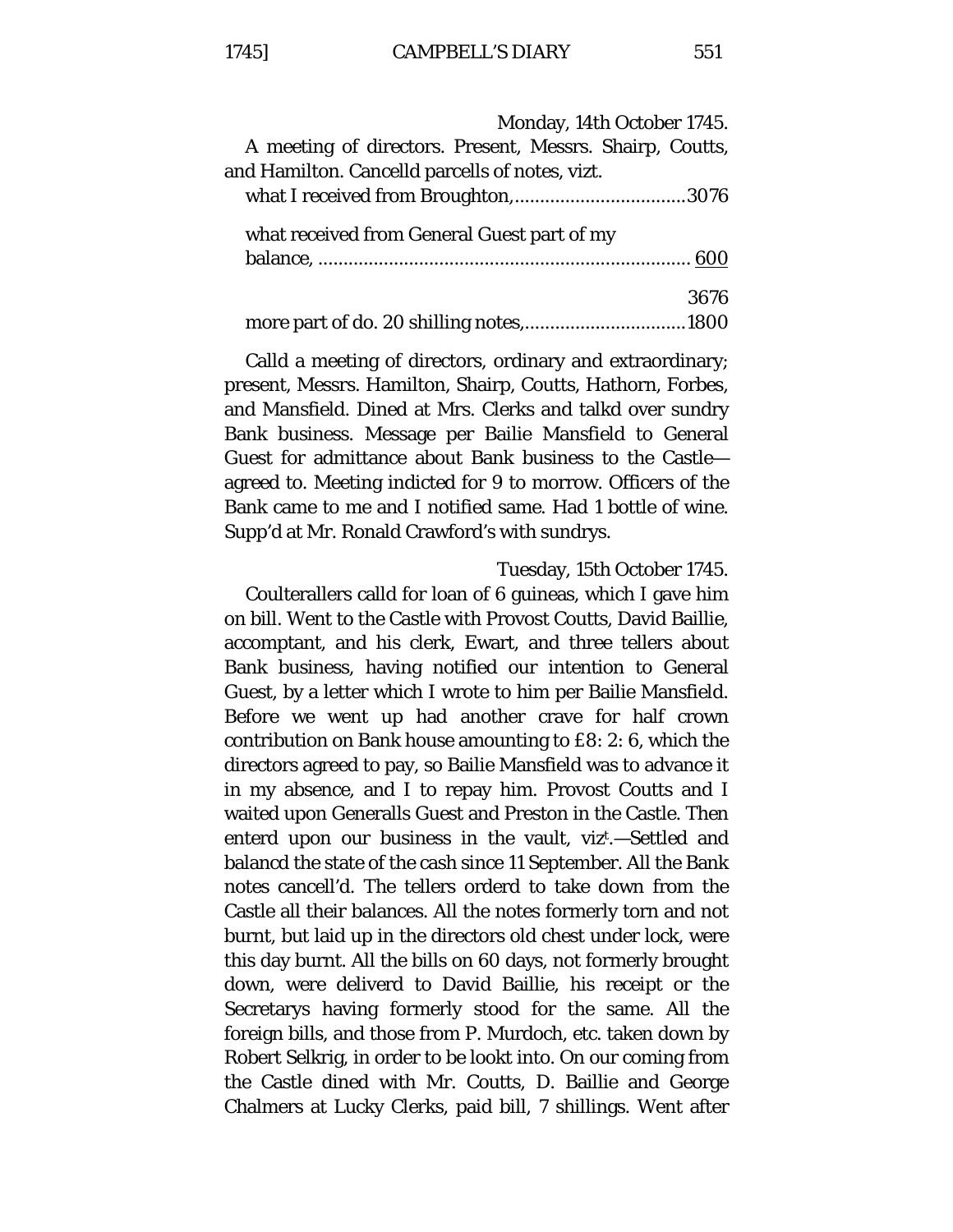dinner to the Castle with Mr. Coutts and D. Baillie, and saw all the business finished. Came home, Provost Coutts and D. Baillie with me, where the keys, seal, and vouchers were seald up with Mr. Coutts's seall. Answered Lady Glenorchy's letters of 8 and 10, but sent her nothing enclosed, she having forbid to send any more newspapers. Got a letter from Duncan Campbell. Answered letter of Lady Dunstaffnage's[1](#page-17-0) and sent her a guinea by her servant enclos'd.

Wednesday, 16th October 1745. Went to the Coffee house. Din'd *solus.* William Dow deliverd me a letter from Lady Glenorchy, dat'd 8, and another for Lord Glenorchy, both per express, but had been stopt on the road.

Thursday, 17th October.

Went to the Coffee house. Dined *solus.* Sent Auchalader Mercurys of 9 and 11, 14 and 16. Sent him his new friese cloaths. Answered Lady Glenorchy's of the 8th and 12. Told her all was well, quiet here, frequent reinforcements, ship landed at Montrose, one of distinction from thence lodges in Abbey.

Friday, 18 October 1745.

Robert Selkrig came to sort notes, which he finished. Messrs. Hamilton and Coutts mett and cancelled the same, per signd Inventary, agreable to which I'm to have credite in part of my balance, amounting to £6539*.* They afterwards came down to my house, where we had a glass of wine. A meeting of directors appointed against Monday at 10 o'clock.

Saturday, 19 October 1745.

Dined with Earl Breadalbane and Mr. John Murray at Abbey. Deliverd up all receipts I had from Finlay Murray for money advanced him for Earl Breadalbane. Returnd in a chair. Was calld upon after my return from the Abbey by one of Lord Tinwalds house-maids to tell that a son of Rollo of Powhouse was searching for arms at that lodging and at Lord Monzies, on which I went immediatly down, found him and his possie at Lord Tinwalds searching every corner, but he found nothing, he had a Highlander guarding the door with a

<span id="page-17-0"></span>Ĩ.

<sup>1</sup> Wife of Neil Campbell of Dunstaffnage.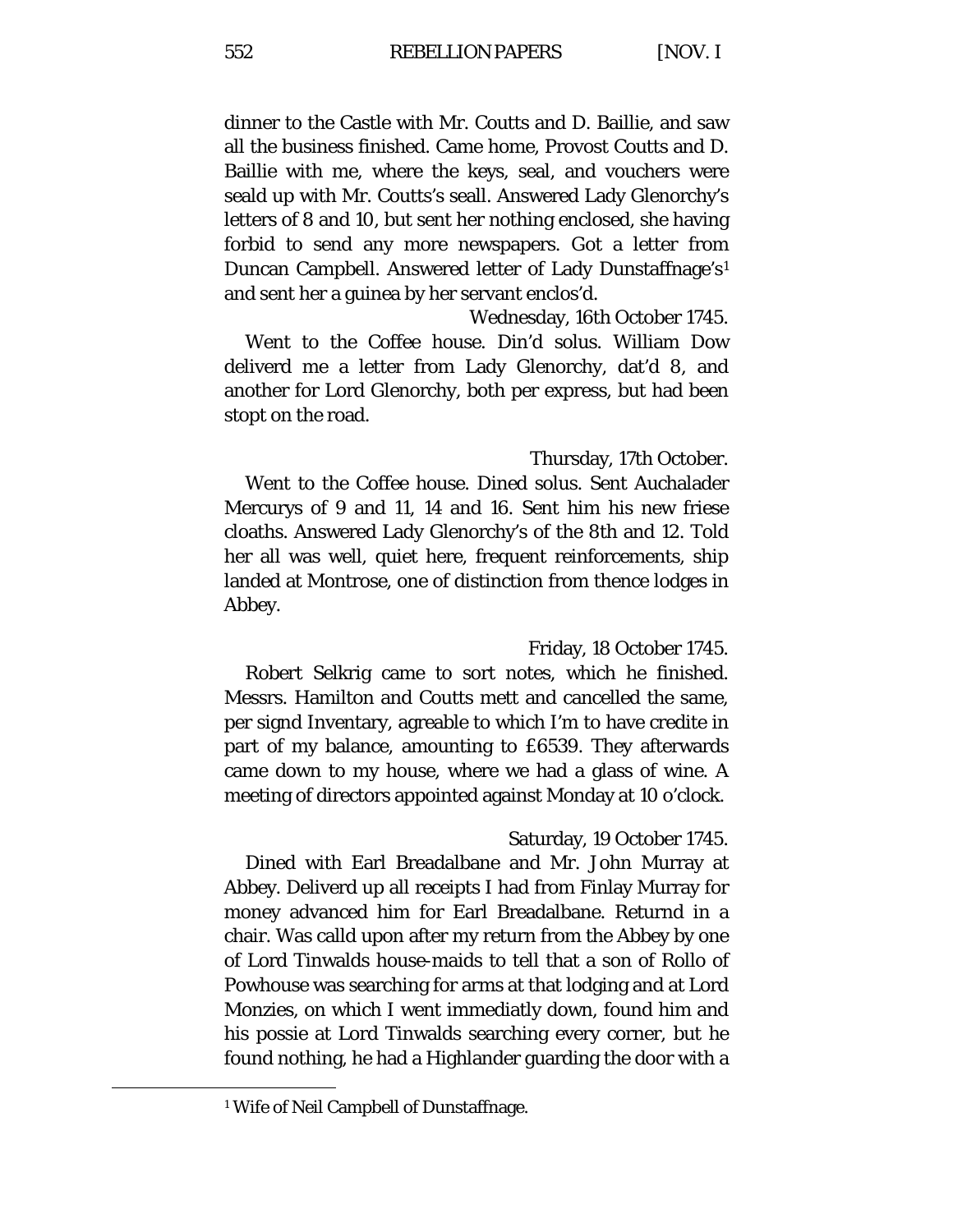drawn sword, from whom with difficulty I got access. Lord Monzies house-maid told me, they had taken two small swords out of Lord Monzie's per receipt, which she deliverd to me. Wrote to Lord Monzie under Lieut. James Campbell's cover, and acquainted him of the above search.

Sunday, 20 October 1745.

No sermon. Had a message from Earl Breadalbane to dine with him, but made my excuse.

Monday, 21 October 1745.

Messrs. Hamilton, Coutts, Shairp, and Philip mett at the Bank according to appointment. Went through the forreign bills, and gave sign'd directions concerning the same. Deliverd to David Baillie all the 60 day bills upon receipt in order to protest and registrat them before expiry, his and the Secretary's receipts standing already for the former parcells in his hands. Patrick Smyth, brother to Methven, made a demand in the Prince's name, for payment of £1819 Royal Bank notes in current coin between and Wednesday at 12 oclock, and took instruments therupon in hands of Watson, notary, before Andrew Porteous of Burnfoot and Andrew Swan, indwellers in Edinburgh, witnesses. This demand was immediatly notified to the directors, sitting in the Bank office, who orderd that the same should be comply'd with. Dined with Earl Breadalbane, Messrs. William and John Murray at the Abbey. Waited on Broughton that he might appoint an hour for geting payment of Mr. Smith's demand, and he nam'd about five this evening. Broughton according to appointment sent his deputy, Mr. Lumisdean, with the Royal Bank notes, which Robert Selkrig received off his hand, and then told over the gold to him, amounting to £1819, which he seald up in his bags and carried away with him. Had a bottle of wine. I got up the protest taken against the Bank from Mr. Lumisdean discharg'd by Mr. Murray of Broughton, and as Swan, one of the witnesses, could not be had to sign the same, Mr. Lumisdean is to send him to me to morrow for that purpose.

Tuesday, 22d October 1745.

Had a letter from St. Germans, which I answered. Dined at D. Anderson's with D. Baillie.

Wednesday, 23d October 1745.

Received payment of Mr. Jo. Philp payment of the £8 he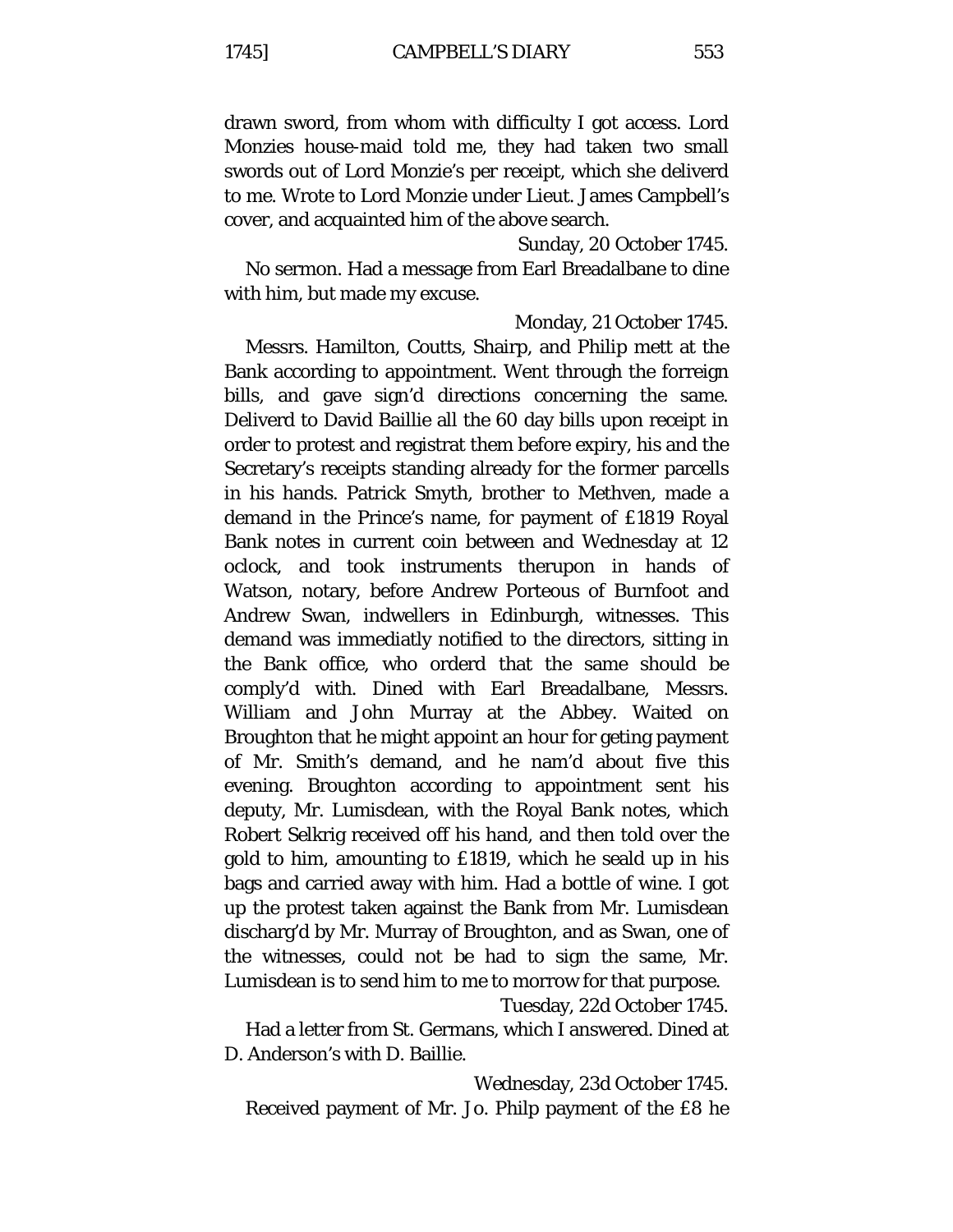owd me. Gave him £10 in silver out of the Bank balance per draught on Bank of £18, in which is included the above £8. Call'd at John M'Kenzie, writer, about Earl Eglintones bills in Bank, and Bond of Corroborate he was to grant for the largest—Mr. M'Kenzie not being in town, his clerk, Mr. Gray, told me the bond was sign'd, and would be deliverd up on Mr. M'Kenzies return to town next week. And for the bills a letter might be written to Earl Eglintone to the care of the postmaster of Irvine. Dind at home *solus.*

Thursday, 24th October.

A further demand was this morning early made by Mr. Lumisdean in name of the Prince for the sum of £1117 to be paid in current coin in exchange for notes. The foregoing demand I immediatly notified to Messrs. Hamilton and Philp, who came to the Bank at a call, who agreed to comply, and Mr. Lumisdean has appointed 6 at night for receiving the money. Had a message from the Old Bank desiring to exchange all our notes in their hands, and in as far as they were short of what we had of theirs would give cash to make up the balance. Mr. Lumisdean came and got £1117 in gold for Royal Bank notes. George Stirling calld this night and supp'd with me. Indicted a meeting of directors to morrow at 12 oclock about the message from the Old Bank, etc.

Friday, 26th October 1745.

Paid M'Diarmid 9 shillings, which, with 6 shillings formerly, completes his last journey to Breadalbane. A. Innes, senior, breakfasted with me. The accomptant calld at me. Had a letter to Lady Veronica Campbell's burial. Directors met and resolv'd to exchange 4000 *£* notes with Old Bank to morrow. Had a message from Old Bank by Messrs. Fairholm and Spence to exchange the notes within the Castle, which I told them could not be comply'd with, as the notes we had of theirs were brought from thence.—Had a bottle wine at my house with them.

Saturday, 26th October 1745.

Mungo Roro calld at me and breakfasted. George Stirling came and took leave. Mr. Spence calld to tell 'that the Old Bank directors had agreed to exchange the 4000lb. notes at Mr. Fairholm's house at 2 oclock, which I notified to Mr. Selkrig that he might attend. Mr. Kinloch's servant-maid came to acquaint me that her masters house at Bruntfield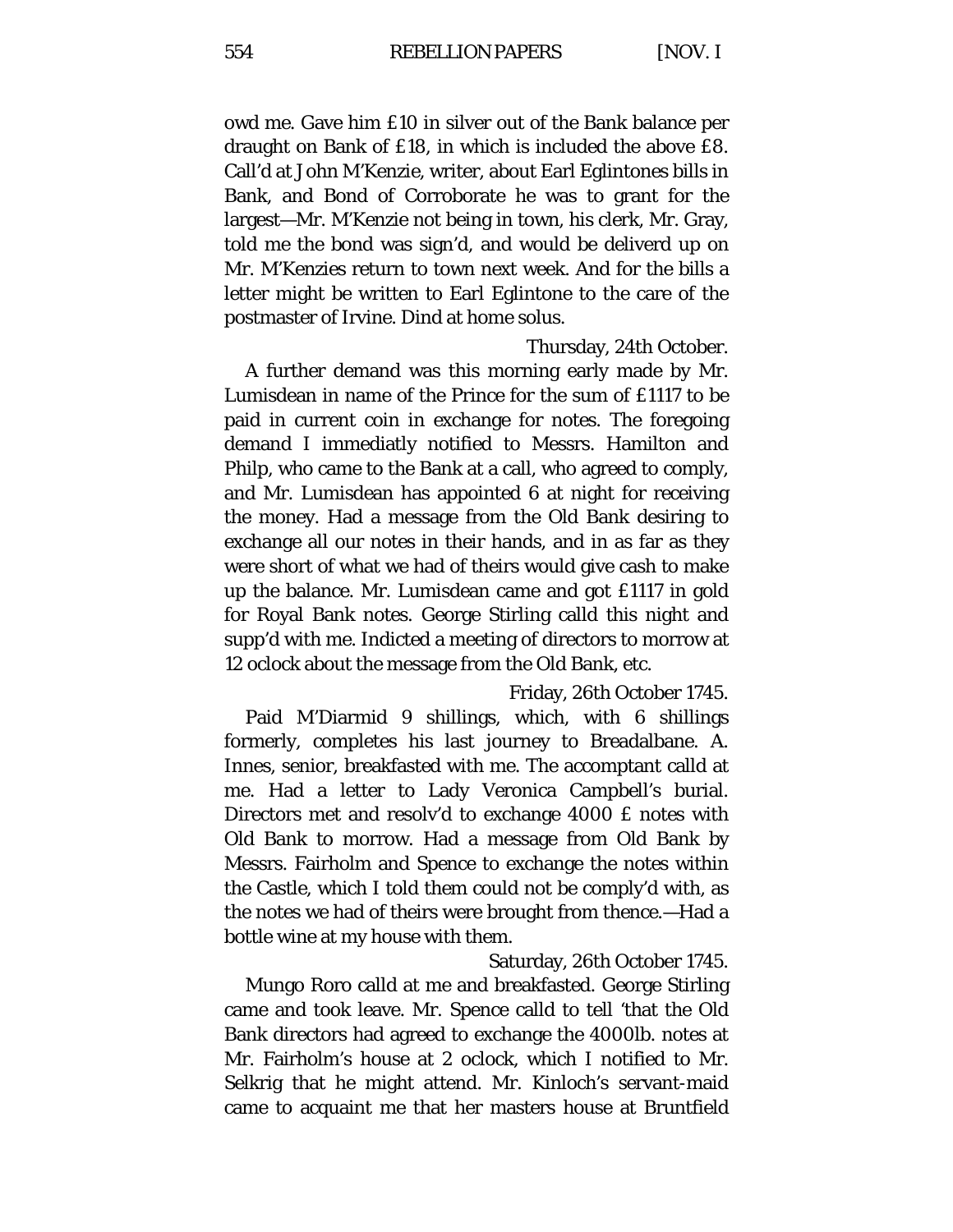Links was robbd and pillaged last night by 15 Highlanders and 2 women, but knew none of their names. I beged of Mungo Roro to get all the information he could, and if possible to recover the goods that the rogues might be punished, which he undertook so far as lay in his power. Mr. Kinloch's maid is to endeavour to bring me further information. D. Baillie dined with me. Exchang'd £4000 notes with the Old Bank. While at dinner Mr. Lumisden sent me a message he was to call in the afternoon, accordingly at 3 oclock he came and protested £417 Royal Bank notes, and having afterwards called I gave him £400 in gold, with which he was satisfied, having restricted his demand to that sum. Had a letter from Auchalader, who is a dying, dated 22d. Earl Breadalbane calld upon me to the Abbey, went down in a chair, suppd with his lordship and Mr. John Murray. Returnd in a chair, paid 2 shillings and 1 shilling to the Earl's servant who conducted me backward and forward.

Sunday, 27 October 1745.

No sermon. Went to the Castle, deliverd the letters for General Guest from Lord Glenorchy and Governor Alexander Campbell and message from Lord Monzie all about Fassiefern, but the General would not give answers in writing, only verbally, that he thought the Governor might release him on good bail such as Lord Glenorchy approvd of. Returnd to the Coffeehouse. Dined at home *solus,* Inshewen[1](#page-20-0) calld upon me after dinner, to whom I deliverd Auchaladers letter about his son, Peter. Letters came to me from the Abbey for my dispatching Anderston to Taymouth.

Monday, 28th October 1745.

Court of Directors ordinary and extraordinary. Present.

|               | і гелені.      |
|---------------|----------------|
| Ordinary.     | Extraordinary. |
| Mr. Hamilton. | Mr. Hathorn.   |
| Mr. Shairp.   | Mr. Forbes.    |
| Mr. Philp.    | Mr. Mansfield. |

Had under consideration a letter from Mr. Coutts to Mr. Hamilton, advising that upon a conversation with the Lord Justice Clerk about Bank affairs, his lordship had found fault with almost every part of the directors conduct, but had not

<span id="page-20-0"></span>Ĩ.

<sup>&</sup>lt;sup>1</sup> John Ogilvy of Inshewan in Forfarshire.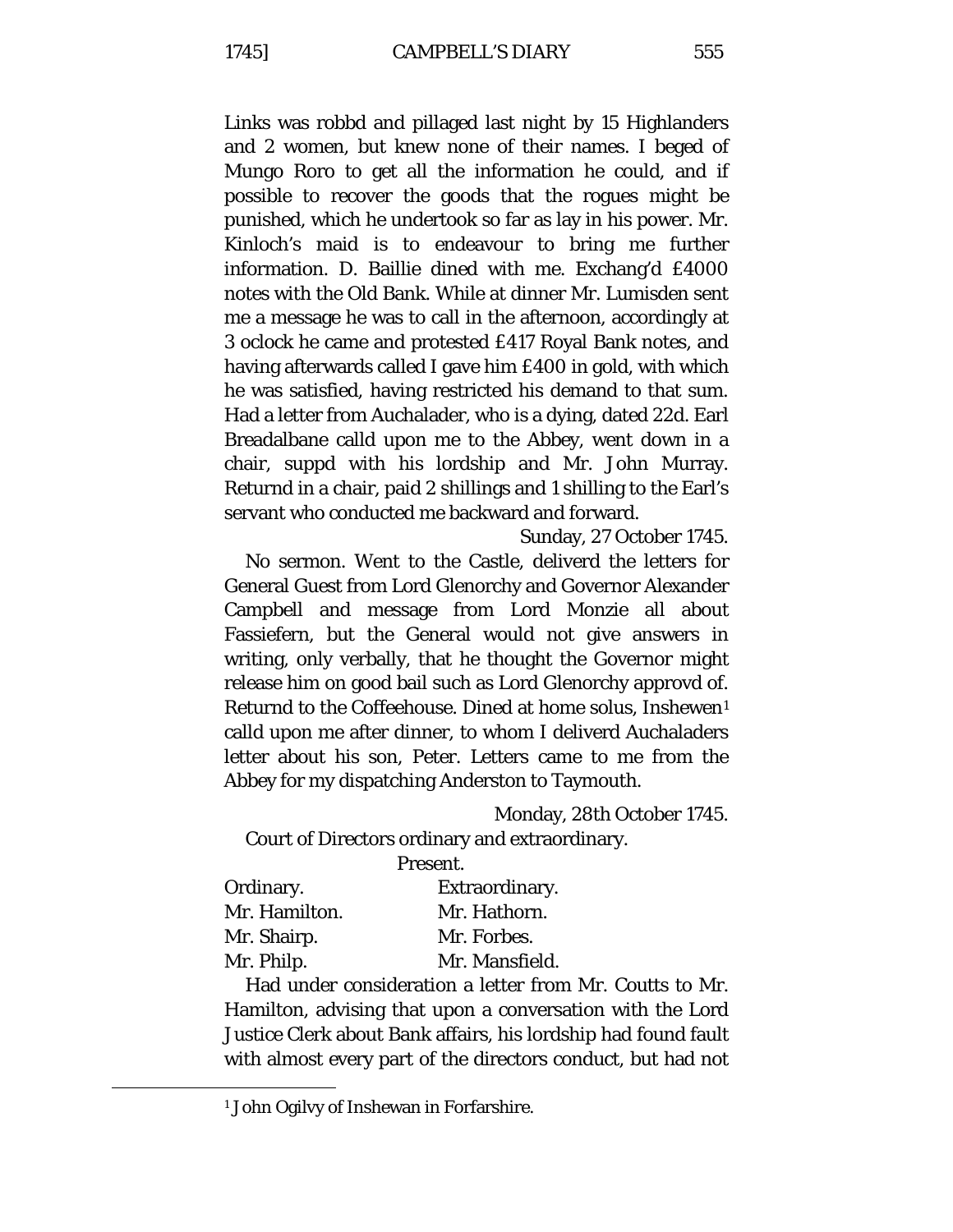#### 556 REBELLION PAPERS [NOV. I

time to give the particulars. As the directors were not sensible of any one article of misconduct, they delayed saying any thing further of that matter till Mr. Hamilton should have another letter from Provost Coutts. The Cashier retorted that he had exchangd £4000 Old Bank notes for new. It was the opinion of the meeting that as many old notes as possible should be got, and that they themselves should contribute what they could that way. It was further their opinion that in case any after demand should be made upon the Bank by the Prince within £2000, that the same should be answerd as formerly, and that the ordinary directors shoud take the same out of the Castle. Agreed to take payments from Mr. Coutts of the 4000£ Bank money in his hands, as money comes in to him, but that his partner should be told that specie or old Bank notes would be more acceptable. Made up Bank Minutes to this day. Poem.

Tuesday, 29th October 1745.

Had a confused story of a forgery of the Royal Bank notes, which was told him by John Bisset, whom I sent for, and he's to bring all the information he can get. Dined at home *solus.*  Poem continued.

Wednesday, 30 October 1745.

Mr. Lumisden made a further demand of £174 to be exchangd tomorrow at 12 oclock. Sent snuff and paper to Earl Breadalbane.

Thursday, 31 October. Exchangd some Royal for old Bank notes with Bailie Mansfield. Dined *solus*. The Prince went this evening to Pinkie.

Friday, 1 November 1745.

Mr. Lumisdean calld for 174 lb. in. gold for notes of like value, but had not the protest extended, the notary and witnesses having left the town, and Broughton was likewise gone. Mr. Trotter calld at me from Provost Coutts to know if I had any message for him. Told him the directors were willing to take what partial payments he could conveniently make. Dined *solus.* Highlanders left this place wholly today.

Saturday, 2d November 1745. To Lieutenant James Campbell I notified that the City was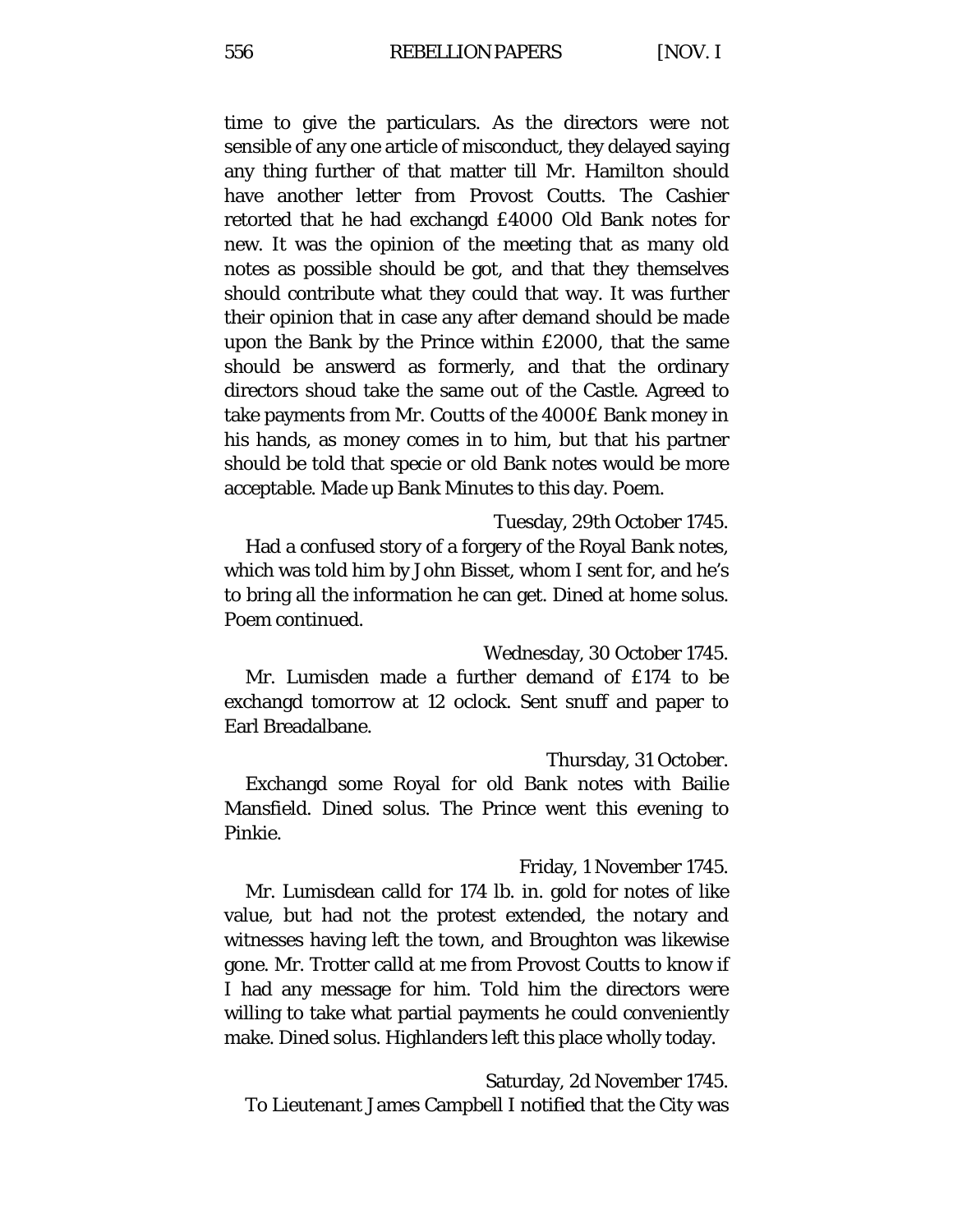thinner than for some weeks past.

Sunday, 3 November.

Heard sermon per Mathison, new Church. Din'd with Earl Breadalbane and James Holburn and John Murray at Abbey. Sup'd with Earl Breadalbane. Returnd in a Chair.

#### Monday, 4 November 1745.

Had a Letter from the Earl of Breadalbane telling me the mob had got up in the Abbey, were opening doors, and like to destroy the house and every thing in it, therefore desiring to apply to General Guest for a safe guard, and to shew him his lordship's letter. Accordingly I wrote to the General. Sent the Earls letter inclosed by Finlay Moray, that he might tell the General what he had seen. Finlay Moray return'd and told me the General was immediatly to send down a guard to the Abbey to protect it.

Wednesday, 6th November 1745.

Mr. Kinlochs maid calld upon me for a letter to Mr. Glasgow in the Castle to be assisting to her in finding out the things pillag'd out of her masters house amongst these carried up to the Castle. Dined at Abbey with Earl Breadalbane, St Germans, and Mr. John Murray. St. Germans treated me with a coach to the Abbey and back again. Supp'd at home, St. Germans with me.

Monday, 11 November 1745.

Din'd at home *solus.* Began to compose some lines. Paid a visit at Mr. Kinloch's. Finish'd my composure.

Wednesday, 13 November 1745.

Wrote to Miss Jeany, and sent her gloves and snuff and returnd her key. Exchanged new for old notes with Bailie Mansfield, 215. This day the Judges enterd the City in procession.

Thursday, 14 November 1745. 2000 foot and dragoons enterd the City this evening.

Monday, 18 November 1745.

Wrote to Lord Justice Clerk about Bank affairs, and advised him the old Bank had opend shop.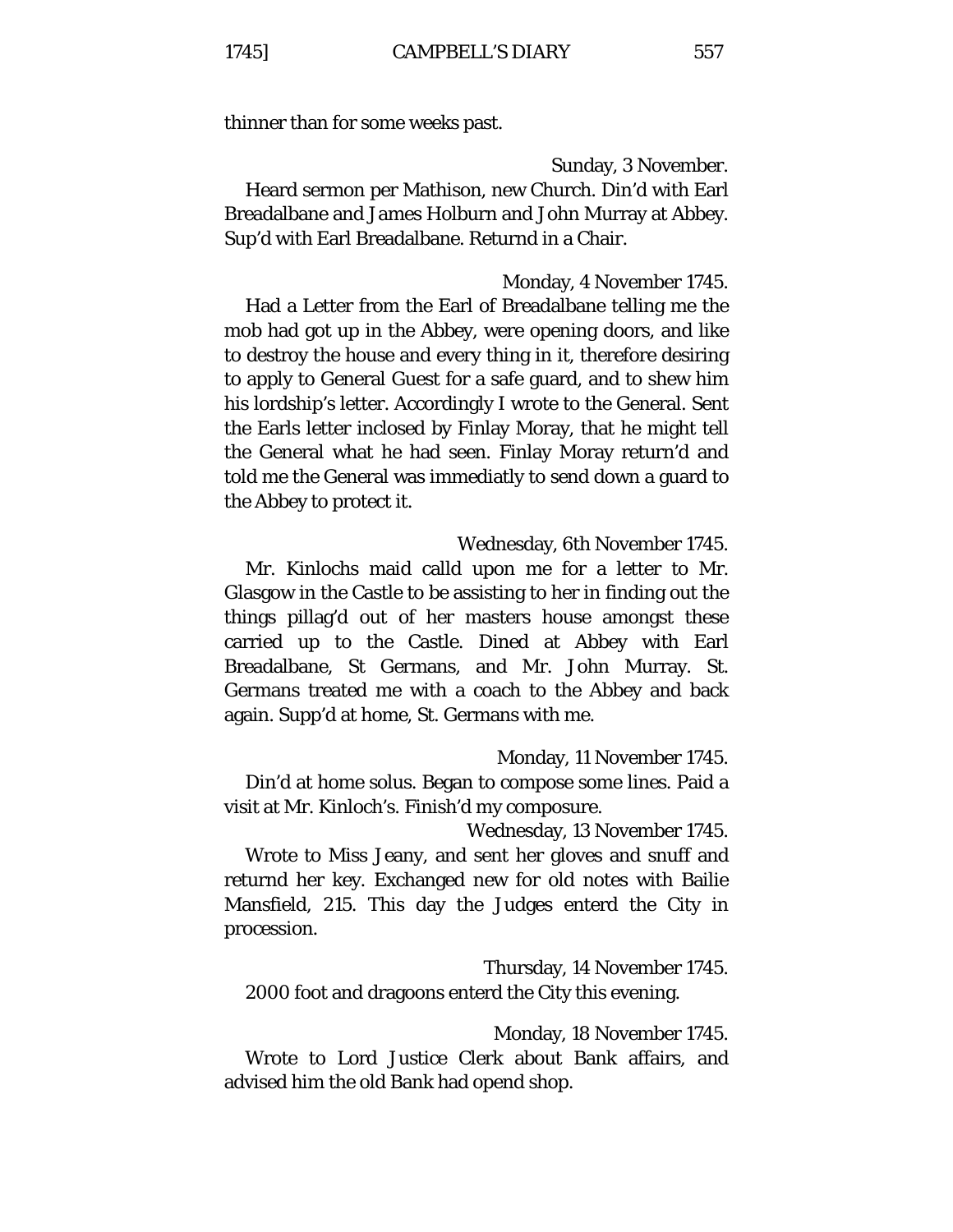Wednesday, 20 November 1745. Went to the Castle of Edinburgh with severall of the officers of the Bank, and got down all the boxes belonging to the accomptants office, being 18 in number.

Saturday, 23 November 1745. Got down rest of Bank effects from Castle.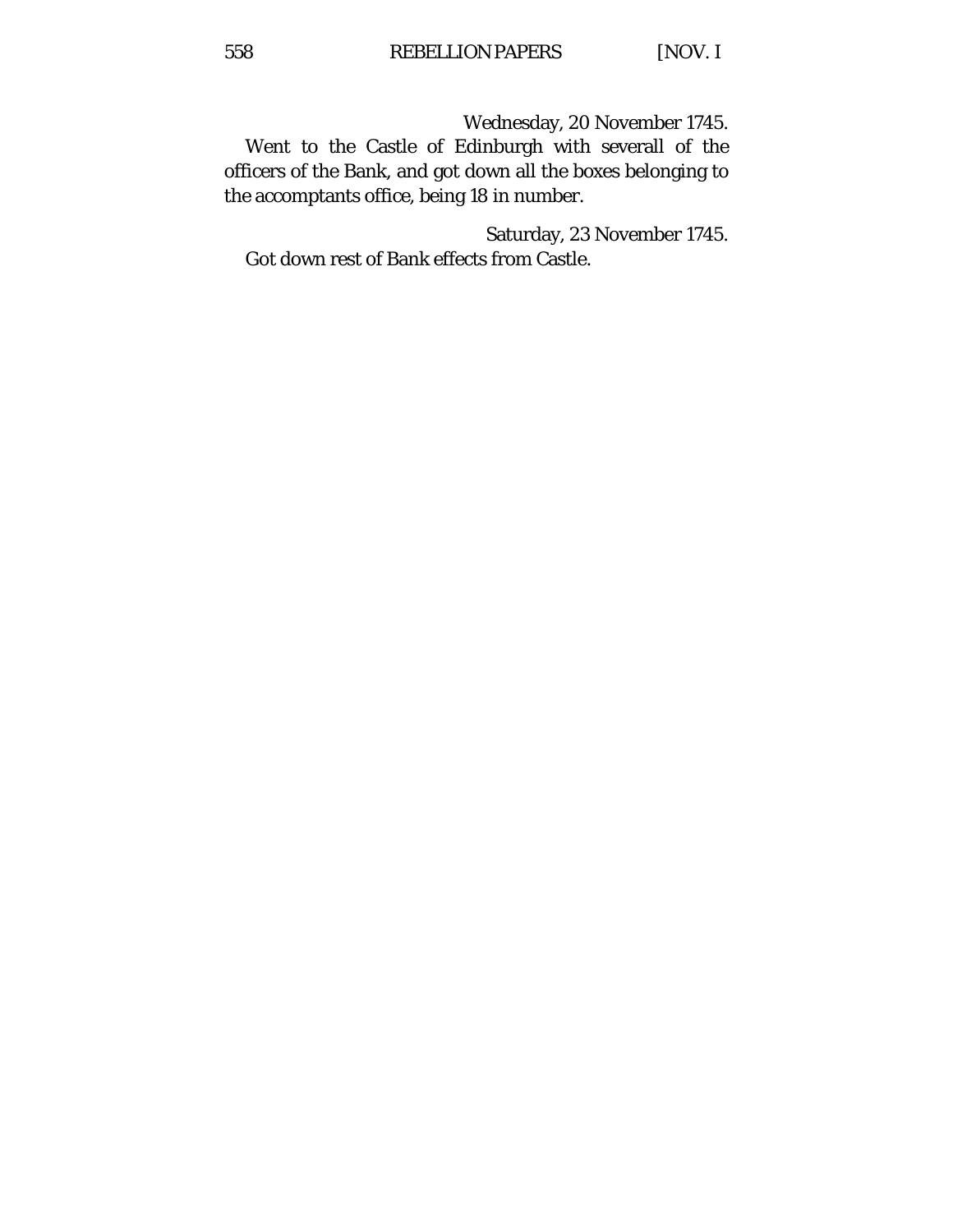#### 1745] CAMPBELL'S DIARY 559

- **The Abbey** The name by which Holyroodhouse was commonly known
- **Earl of Breadalbane** John Campbell, 2nd Earl of Breadalbane (1662-1752), the diarist John Campbell's uncle and clan chief. At the time of the diary, living at Holyroodhouse, Edinburgh
- **Ensign Allan Campbell** Soldier in Lord John Murray's Regiment (the 43rd Highlanders) taken prisoner at the Battle of Prestonpans
- **Mrs Clerk** or **Lucky Clerk** Vintner in Fleshmarket Close, Edinburgh. Also known like many of the city's female tavern keepers - as 'Lucky'
- **General Cope** Lieutenant General Sir John Cope, Commander-in-Chief of the Government forces in Scotland
- **John Coutts** Merchant, former Lord Provost of Edinburgh and ordinary director of The Royal Bank of Scotland 1744-51
- **William Forbes** Town Clerk of Edinburgh and extraordinary director of The Royal Bank of Scotland 1743-55
- **Gladsmuir** The name by which the Battle of Prestonpans was known to Jacobites
- **Lady Glenorchy** Arabella Campbell (née Pershall), second wife of Lord Glenorchy, resident in London at the time of the diary
- **Lord Glenorchy** John Campbell (1695/6-1782), son and heir to 2nd Earl of Breadalbane, whom he succeeded as 3rd Earl in 1752
- **General Guest** Lieutenant General Joshua Guest (1660-1747), in command at Edinburgh Castle of the Government Forces remaining there in the autumn of 1745
- **John Hamilton** Writer to the Signet and ordinary director of The Royal Bank of Scotland 1740-56
- **Hugh Hathorn** Merchant in Edinburgh and extraordinary director of The Royal Bank of Scotland 1744-56
- **Alexander Innes** Teller to The Royal Bank of Scotland
- **George Innes** Second cashier and chief teller to The Royal Bank of Scotland 1745-77
- **John's Coffee House** In Parliament Close, Edinburgh
- **David Kinloch** Writer to the Signet in Edinburgh. Son of Francis Kinloch of Gilmerton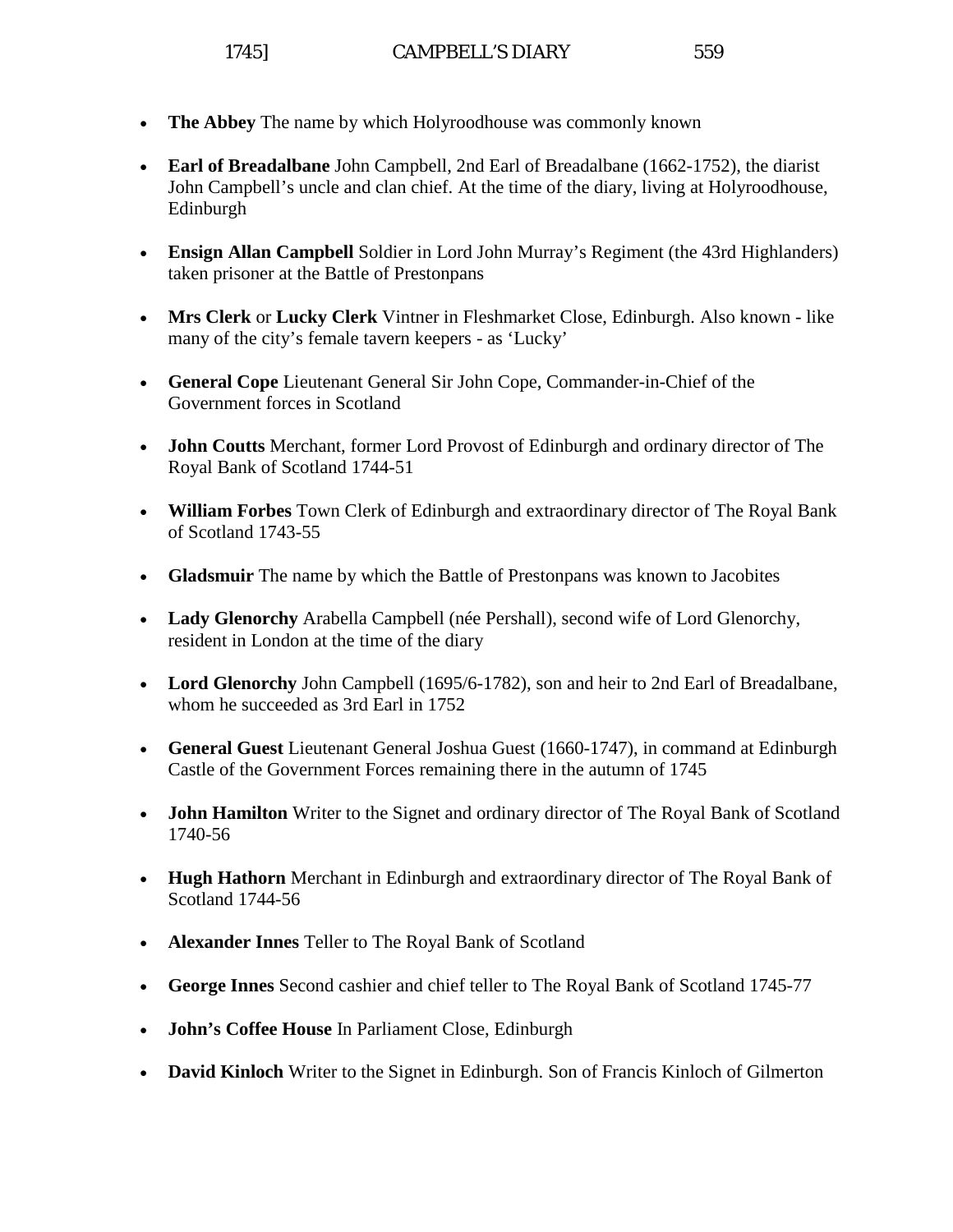#### 560 REBELLION PAPERS [NOV. I

- **King's Park** Adjacent to Holyroodhouse, Edinburgh
- **Lovat** Simon Fraser, 12th Lord Lovat (1667-1747). Wavered in the early stages of the Rising, but eventually joined Prince Charles Edward. Executed 1747.
- **Lumisdean** Andrew Lumisdean, on Murray of Broughton's staff in the Highland Army
- **William Mackewan** Public notary in Edinburgh
- **Captain McNabb** Son to Laird of McNab and Captain in Loudon's Highlanders. Captured at the Battle of Prestonpans
- **Baillie James Mansfield** Merchant in Edinburgh and extraordinary director of The Royal Bank of Scotland 1744-52
- **Lord Monzie** Patrick Campbell, a Breadalbane Campbell, Senator of the College of Justice and ordinary director of The Royal Bank of Scotland 1727-51
- **John Murray** Associate at Holyroodhouse of 2nd Earl of Breadalbane
- **John Murray of Broughton** Secretary to Prince Charles Edward in the '45. Captured in 1746 but pardoned on turning king's evidence against Lord Lovat
- **Old Bank** Bank of Scotland, at Old Bank Close on the north side of the Lawnmarket, Edinburgh
- **John Philp** Auditor in the Exchequer in Edinburgh and ordinary director of The Royal Bank of Scotland 1727-51, living at Greenlaw, Midlothian
- **Pinkie** House near Musselburgh of the Marquis of Tweeddale, Secretary of State for Scotland
- **General Preston** General George Preston (c.1659-1748), Deputy Governor of Edinburgh Castle in 1745
- **The Prince** Prince Charles Edward Stuart (1720-88), eldest son of James III and VIII. Born and educated in Rome. Landed in Scotland in August 1745 to raise a Jacobite army to oust the Hanoverians from the British throne
- **Rollo of Powhouse** A Stirlingshire laird, two of whose sons served with the Jacobite Army
- **Mungo Roro** Captain McGregor of Roro (in Glenlyon), of the Atholl Brigade in the Jacobite Army